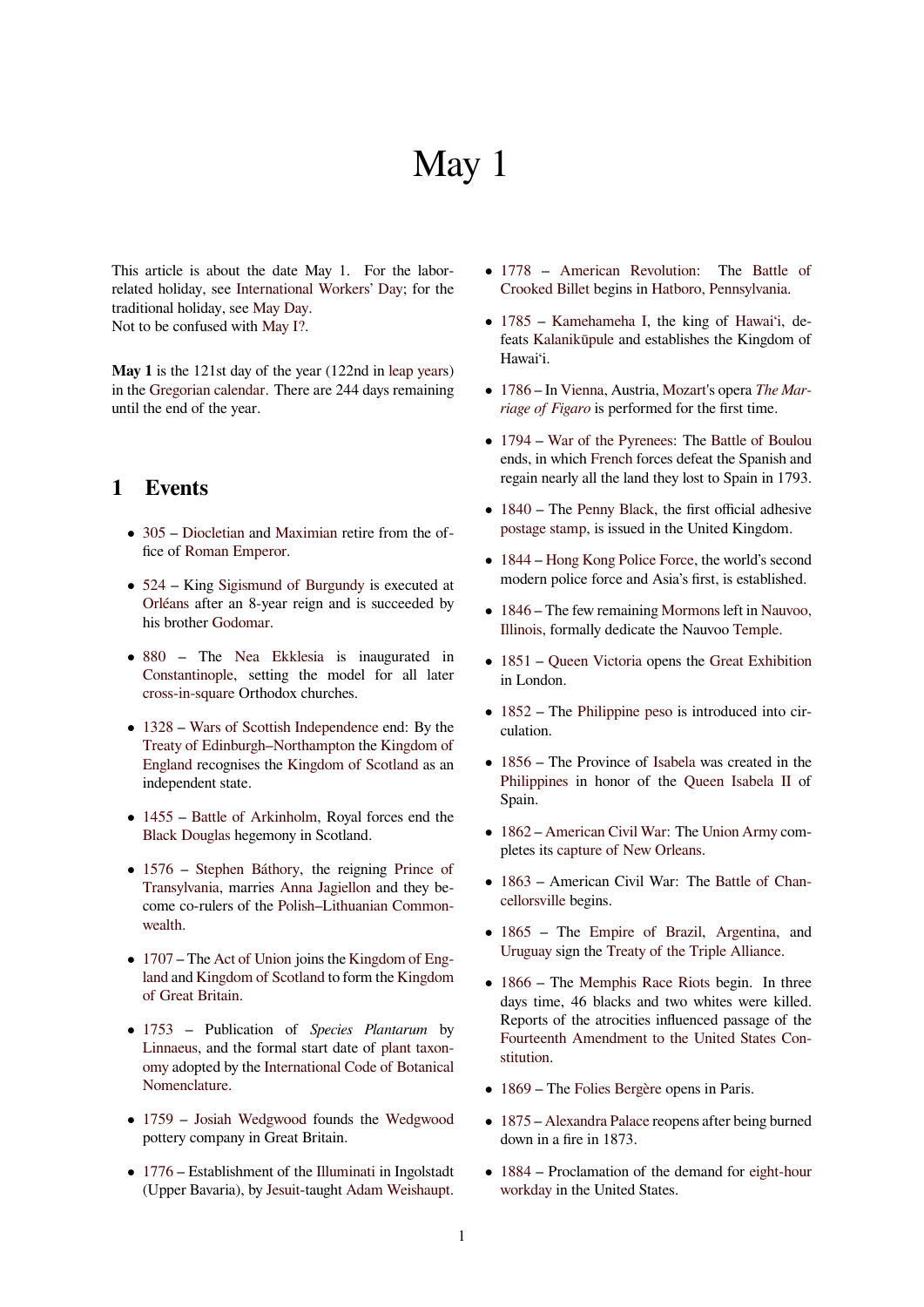- *•* 1884 Moses Fleetwood Walker becomes the first black person to play in a professional baseball game in the United States.
- *•* 1885 The original [Chicago Boar](https://en.wikipedia.org/wiki/Moses_Fleetwood_Walker)d of Trade Building opens for business.
- *•* 1886 Rallies are held throughout the United States [dema](https://en.wikipedia.org/wiki/1885)nding the eigh[t-hour work day, culminating in](https://en.wikipedia.org/wiki/Chicago_Board_of_Trade_Building) [the](https://en.wikipedia.org/wiki/Chicago_Board_of_Trade_Building) Haymarket affair in Chicago, in commemoration of which May 1 is celebrated as International [Work](https://en.wikipedia.org/wiki/1886)ers' Day in many countries.
- *•* 1893 The [World's C](https://en.wikipedia.org/wiki/Haymarket_affair)olumbian Exposition opens in Chicago.
- *•* 1894 [Coxey'](https://en.wikipedia.org/wiki/International_Workers%2527_Day)s Army, the first significant American [prote](https://en.wikipedia.org/wiki/1893)st mar[ch, arrives in Washington, D.C.](https://en.wikipedia.org/wiki/World%2527s_Columbian_Exposition)
- *•* 1898 Spanish–American War: Battle of Manila [Bay:](https://en.wikipedia.org/wiki/1894) The [United Stat](https://en.wikipedia.org/wiki/Coxey%2527s_Army)es Navy destroys the Spanish [Pacific fleet in](https://en.wikipedia.org/wiki/Demonstration_(people)) the first battle of the war.
- [1900](https://en.wikipedia.org/wiki/1898) The [Scofield Mine disa](https://en.wikipedia.org/wiki/Spanish%E2%80%93American_War)ster [kills over 200](https://en.wikipedia.org/wiki/Battle_of_Manila_Bay) [men](https://en.wikipedia.org/wiki/Battle_of_Manila_Bay) in S[cofield, Utah](https://en.wikipedia.org/wiki/United_States_Navy) in what is to date the fifthworst mining accident in United States history.
- *•* [1901](https://en.wikipedia.org/wiki/1900) The [Pan-American Expos](https://en.wikipedia.org/wiki/Scofield_Mine_disaster)ition opens in Buffalo, [New York.](https://en.wikipedia.org/wiki/Scofield,_Utah)
- *•* 1915  [The](https://en.wikipedia.org/wiki/Mining_accident) RMS *Lusitania* departs from New York [City](https://en.wikipedia.org/wiki/1901) on hert[wo hundred and second,](https://en.wikipedia.org/wiki/Pan-American_Exposition) and final, [crossing of the No](https://en.wikipedia.org/wiki/Buffalo,_New_York)rth Atlantic. Six days later, the ship is torpedoed off the coast of Ireland with the [loss o](https://en.wikipedia.org/wiki/1915)f 1,19[8 lives.](https://en.wikipedia.org/wiki/RMS_Lusitania)
- 1925 The All-China Federation of Trade Unions is officially founded. Today it is the largest trade union in the world, with 134 million members.
- *•* [1925](https://en.wikipedia.org/wiki/1925) The first [Ritual of the Calling of an Enginee](https://en.wikipedia.org/wiki/All-China_Federation_of_Trade_Unions)r is held at the University of Toronto, Ca[nada.](https://en.wikipedia.org/wiki/Trade_union)
- 1927 The first cooked meals on a scheduled flight are introduced on an [Imperial Airways](https://en.wikipedia.org/wiki/Ritual_of_the_Calling_of_an_Engineer) flight from London to Paris.
- *•* [1927](https://en.wikipedia.org/wiki/1927) The Union Labor Life Insurance Company is founded by the Am[erican Federation o](https://en.wikipedia.org/wiki/Imperial_Airways)f Labor.
- 1930 The dwarf planet Pluto is officially named.
- 1931 The [Empire State Building](https://en.wikipedia.org/wiki/Union_Labor_Life_Insurance_Company) is dedicated in New York City.
- *•* [1933](https://en.wikipedia.org/wiki/1930) The Roca–Runc[iman](https://en.wikipedia.org/wiki/Pluto) Treaty between Ar[gentin](https://en.wikipedia.org/wiki/1931)a and [Great Britain is signe](https://en.wikipedia.org/wiki/Empire_State_Building)d by Julio Argentino Roca, Jr., and Sir Walter Runciman.
- *•* [1933](https://en.wikipedia.org/wiki/1933) The [Humanist Manifesto I](https://en.wikipedia.org/wiki/Roca%E2%80%93Runciman_Treaty) published.
- 1940 The 1940 Summer Olympics are cancelled due to war.
- *•* 1941 World War II: German forces launch a major attack on Tobruk.
- *•* 1944 World War II: Two hundred Communist [prison](https://en.wikipedia.org/wiki/1941)ers [are shot by](https://en.wikipedia.org/wiki/World_War_II) the Germans at Kaisariani in Athens, Greece in reprisal for the killing of General Franz Kr[ech by p](https://en.wikipedia.org/wiki/Tobruk)artisans at Molaoi.
- *•* [1945](https://en.wikipedia.org/wiki/1944) – [World War II: A German](https://en.wikipedia.org/wiki/Kaisariani_executions) newsreader officially announces that Adolf Hitler [has "fallen](https://en.wikipedia.org/wiki/Kaisariani) at [his com](https://en.wikipedia.org/wiki/Athens)[mand po](https://en.wikipedia.org/wiki/Greece)st in the Re[ich Chan](https://en.wikipedia.org/wiki/Molaoi)cellery fighting to the last breath against Bolshevism and for Ger[many](https://en.wikipedia.org/wiki/1945)". The Soviet flag is raised over the Reich Chancellery, by order o[f Stalin.](https://en.wikipedia.org/wiki/Adolf_Hitler)
- *•* 1945 World War II: [Nazi propaganda m](https://en.wikipedia.org/wiki/Reich_Chancellery)inister Joseph Goebbels and his wife Magda commit suicide in the Reich Garden outside the Führerbunker. Their children are also killed by having cyanide pills inserted into their mouths by their mother, Magda.
- *•* [1945 World W](https://en.wikipedia.org/wiki/Joseph_Goebbels)ar II: Up to 2[,500 p](https://en.wikipedia.org/wiki/Magda_Goebbels)[eople die in a](https://en.wikipedia.org/wiki/F%C3%BChrerbunker) mass [suicide i](https://en.wikipedia.org/wiki/Goebbels_children)n Demmin following the advance of the Red Army.
- 1945 World War II: Yugoslav Partisans free [Trieste.](https://en.wikipedia.org/wiki/Mass_suicide_in_Demmin)
- 1946  [Start](https://en.wikipedia.org/wiki/Red_Army) of three-year Pilbara strike of Indigenous Australians.
- [1946 –](https://en.wikipedia.org/wiki/Trieste) The Paris Peace Conference concludes that the islands of the Dodecanese sh[ould be returne](https://en.wikipedia.org/wiki/1946_Pilbara_strike)d to [Gree](https://en.wikipedia.org/wiki/1946)[ce by Italy.](https://en.wikipedia.org/wiki/Indigenous_Australians)
- *•* 1947 Port[ella della Ginestra massac](https://en.wikipedia.org/wiki/Paris_Peace_Conference,_1946)re against May Day celebrations in Sicily by the bandit and separatist leader Salva[tore Giuliano](https://en.wikipedia.org/wiki/Dodecanese) where 11 persons are killed and 33 wounded.
- *•* [1948](https://en.wikipedia.org/wiki/1947) – [The Democratic People's Repub](https://en.wikipedia.org/wiki/Portella_della_Ginestra_massacre)lic of [Korea](https://en.wikipedia.org/wiki/May_Day) [\(Nor](https://en.wikipedia.org/wiki/May_Day)th Kor[ea\) is est](https://en.wikipedia.org/wiki/Salvatore_Giuliano)[ablis](https://en.wikipedia.org/wiki/Sicily)[hed,](https://en.wikipedia.org/wiki/Salvatore_Giuliano) with Kim Il-sung as leader.
- *•* [1950](https://en.wikipedia.org/wiki/1948) Guam is organized as a United States [commonwealt](https://en.wikipedia.org/wiki/North_Korea)h.
- *•* 1956 The polio vaccine developed by Jonas Salk [is ma](https://en.wikipedia.org/wiki/1950)de [availabl](https://en.wikipedia.org/wiki/Guam)e to the public.
- *•* [1956 A docto](https://en.wikipedia.org/wiki/Commonwealth_(U.S._insular_area))r in Japan reports an "epidemic of [an un](https://en.wikipedia.org/wiki/1956)known [disease of the](https://en.wikipedia.org/wiki/Polio_vaccine) central nervo[us system",](https://en.wikipedia.org/wiki/Jonas_Salk) marking the official discovery of Minamata disease.
- *•* 1957 Thirty-four people are killed when a Vickers Viking airliner crashes in Hampshire England.
- 1960 Formation of the wes[tern Indian states](https://en.wikipedia.org/wiki/Minamata_disease) of Gujarat and Maharashtra. Also known as of Gujarat and Maharashtra. ["Mahar](https://en.wikipedia.org/wiki/Vickers_VC.1_Viking)ashtra [Day".](https://en.wikipedia.org/wiki/1957_Blackbushe_Viking_accident)
- *•* 1960 Cold War: U-2 incident: Francis Gary Pow[ers, in](https://en.wikipedia.org/wiki/1960) a Lockheed U-2 spyplane, is shot down over the [Soviet](https://en.wikipedia.org/wiki/Gujarat) [Union,](https://en.wikipedia.org/wiki/Maharashtra_Day) [sparking a di](https://en.wikipedia.org/wiki/Maharashtra)plomatic crisis.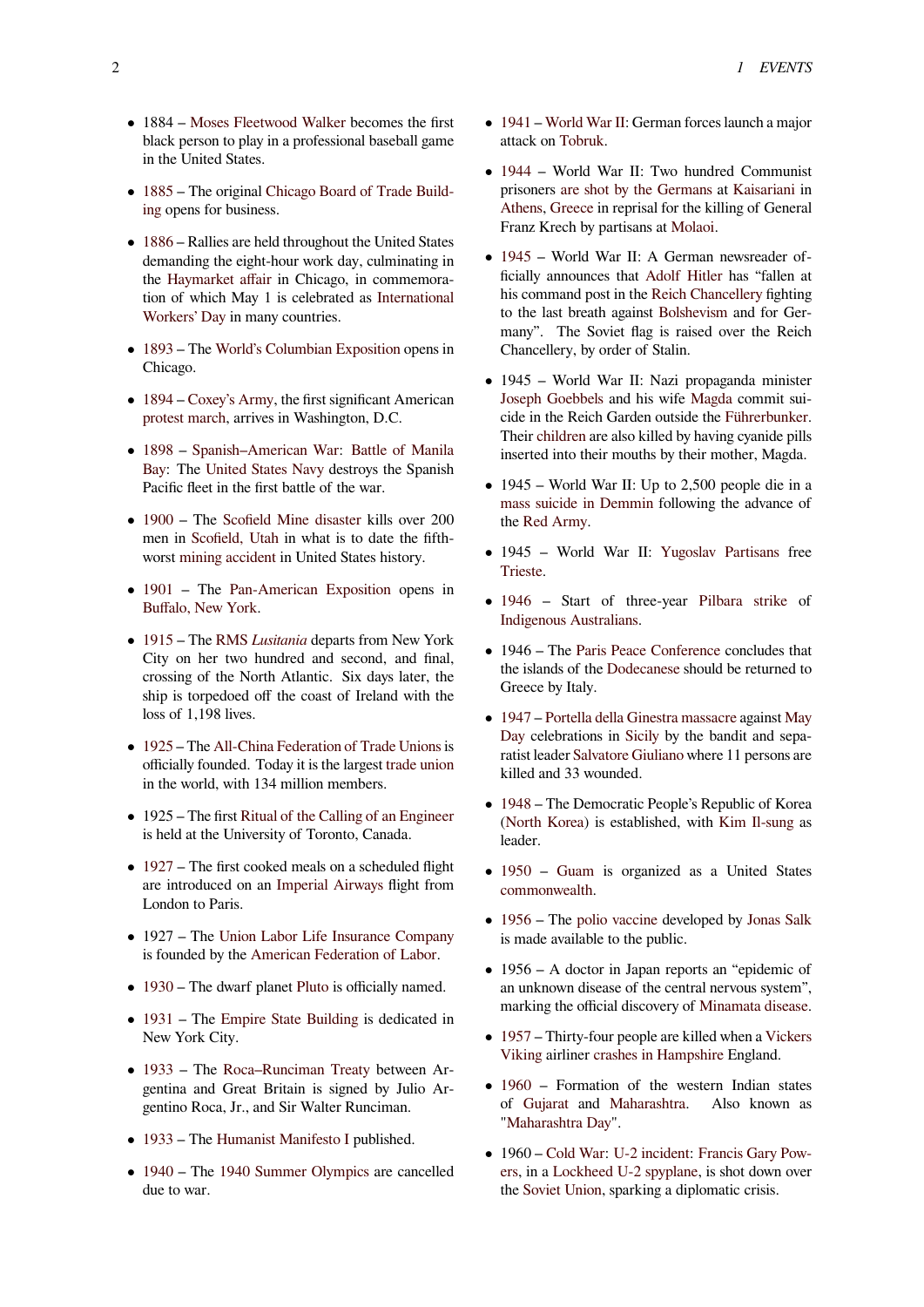- *•* 1961 The Prime Minister of Cuba, Fidel Castro, proclaims Cuba a socialist nation and abolishes elections.
- [1965](https://en.wikipedia.org/wiki/1961) Battle of Dong-Yin, a n[aval co](https://en.wikipedia.org/wiki/Cuba)[nflict between](https://en.wikipedia.org/wiki/Fidel_Castro) ROC and PRC, takes place.
- *•* 1970 Protests erupt in Seattle, following the an[nounc](https://en.wikipedia.org/wiki/1965)ement by [U.S. Presid](https://en.wikipedia.org/wiki/Battle_of_Dong-Yin)ent Richard Nixon that U.S. Forces in Vietnam would pursue enemy troops into Cambodia, a neutral country.
- [1971](https://en.wikipedia.org/wiki/1970) Amtrak [\(the National](https://en.wikipedia.org/wiki/President_of_the_United_States) [Railroad Passe](https://en.wikipedia.org/wiki/Richard_Nixon)nger [Corporation](https://en.wikipedia.org/wiki/U.S._Forces))t[akes over](https://en.wikipedia.org/wiki/Vietnam) operation of U.S. passenger rail [service.](https://en.wikipedia.org/wiki/Cambodia)
- *•* [1974](https://en.wikipedia.org/wiki/1971)  [The](https://en.wikipedia.org/wiki/Amtrak) Argentine terrorist organization Montoneros is expelled from Plaza de Mayo by president Juan Perón.
- *•* [1977](https://en.wikipedia.org/wiki/1974) Thirty-six people are killed in Taksim [Square,](https://en.wikipedia.org/wiki/Montoneros) Istanbu[l, during](https://en.wikipedia.org/wiki/Expulsion_of_Montoneros_from_Plaza_de_Mayo) the L[abour Day celeb](https://en.wikipedia.org/wiki/Plaza_de_Mayo)rations.
- [1978](https://en.wikipedia.org/wiki/1977) Japan's Naomi Uemura, travelling by [dog](https://en.wikipedia.org/wiki/Taksim_Square) [sled, be](https://en.wikipedia.org/wiki/Taksim_Square)[comes th](https://en.wikipedia.org/wiki/Istanbul)e first person to reach the North Pole alone.
- *•* [1982](https://en.wikipedia.org/wiki/1978) The 19[82 World's Fair](https://en.wikipedia.org/wiki/Naomi_Uemura) opens in Knox[ville,](https://en.wikipedia.org/wiki/Dog_sled) [Tenn](https://en.wikipedia.org/wiki/Dog_sled)essee.
- *•* [1982](https://en.wikipedia.org/wiki/North_Pole) Operation Black Buck: The Royal Air Force [attack](https://en.wikipedia.org/wiki/1982)s the [Argentine Air Forc](https://en.wikipedia.org/wiki/1982_World%2527s_Fair)e during [Falklands](https://en.wikipedia.org/wiki/Knoxville,_Tennessee) [War.](https://en.wikipedia.org/wiki/Knoxville,_Tennessee)
- *•* 1983  [Greek composer](https://en.wikipedia.org/wiki/Operation_Black_Buck) Mikis [Theodorakis](https://en.wikipedia.org/wiki/Royal_Air_Force) is awarded the [Lenin Peace Prize.](https://en.wikipedia.org/wiki/Argentine_Air_Force)
- *•* [1987](https://en.wikipedia.org/wiki/Falklands_War) Pope John Paul II beatifies Edith Stein, a [Jewis](https://en.wikipedia.org/wiki/1983)h-born Carmelite nun [who was gassed in](https://en.wikipedia.org/wiki/Mikis_Theodorakis) the Nazi concen[tration camp at](https://en.wikipedia.org/wiki/Lenin_Peace_Prize) Auschwitz.
- *•* [1989](https://en.wikipedia.org/wiki/1987) [Disney-MGM Studi](https://en.wikipedia.org/wiki/Pope_John_Paul_II)os opens at [Walt Disn](https://en.wikipedia.org/wiki/Edith_Stein)ey World near [Orlando, Fl](https://en.wikipedia.org/wiki/Carmelites)orida, United States.
- 1990 The former Philip[pine Episco](https://en.wikipedia.org/wiki/Auschwitz_concentration_camp)pal Church [\(supe](https://en.wikipedia.org/wiki/1989)rvised by the Episcopal Churcho[f the United](https://en.wikipedia.org/wiki/Walt_Disney_World) [States](https://en.wikipedia.org/wiki/Walt_Disney_World) [of A](https://en.wikipedia.org/wiki/Disney%2527s_Hollywood_Studios)[merica\) is gran](https://en.wikipedia.org/wiki/Orlando,_Florida)[te](https://en.wikipedia.org/wiki/Disney%2527s_Hollywood_Studios)d full autonomy and raised to the status of an Autocephalous Anglican [Provi](https://en.wikipedia.org/wiki/1990)nce and renamed the [Episcopal Church of the](https://en.wikipedia.org/wiki/Philippine_Episcopal_Church) Philippines.
- *•* 1991 [Rickey Hen](https://en.wikipedia.org/wiki/Episcopal_Church_of_the_United_States_of_America)derson of the Oakland [Athletics](https://en.wikipedia.org/wiki/Anglican_Province) [steals his](https://en.wikipedia.org/wiki/Anglican_Province) 939th base, maki[ng him the all-time leader](https://en.wikipedia.org/wiki/Episcopal_Church_of_the_Philippines) [in this cate](https://en.wikipedia.org/wiki/Episcopal_Church_of_the_Philippines)gory. However, his accomplishment is overshadowed later that evening by Nolan Ryan of [the](https://en.wikipedia.org/wiki/1991) Tex[as Rangers, when h](https://en.wikipedia.org/wiki/Rickey_Henderson)e pitc[hes his seventh ca](https://en.wikipedia.org/wiki/Oakland_Athletics)reer no-hitter, breaking his own record.
- *•* 1993 Dingiri Banda Wijetunga be[came preside](https://en.wikipedia.org/wiki/Nolan_Ryan)nt of [Sri Lanka](https://en.wikipedia.org/wiki/Texas_Rangers_(baseball)) automatically after killing of R Premad[asa](https://en.wikipedia.org/wiki/No-hitter) in LTTE bomb explosion
- *•* 1994 Three-time Formula One world champion Ayrton Senna is killed in an accident during the San Marino Grand Prix at Imola.
- *•* 1995 Croatian forces launch Operation Flash dur[ing](https://en.wikipedia.org/wiki/1994)[t](https://en.wikipedia.org/wiki/1994)[he](https://en.wikipedia.org/wiki/Ayrton_Senna) Croati[an War](https://en.wikipedia.org/wiki/Death_of_Ayrton_Senna) [of Independ](https://en.wikipedia.org/wiki/Formula_One)[enc](https://en.wikipedia.org/wiki/Death_of_Ayrton_Senna)e.
- *•* 1999  [The body of](https://en.wikipedia.org/wiki/1994_San_Marino_Grand_Prix) B[ritish c](https://en.wikipedia.org/wiki/Imola)limber George Mallory [is fou](https://en.wikipedia.org/wiki/1995)nd on [Mou](https://en.wikipedia.org/wiki/Croatia)nt Everest, 75 [years after his d](https://en.wikipedia.org/wiki/Operation_Flash)isappearance in [1924.](https://en.wikipedia.org/wiki/Croatian_War_of_Independence)
- *•* 2001 Philippine President Gloria Macapagal-[Arroy](https://en.wikipedia.org/wiki/1999)o declares the existence of"[a state of rebel](https://en.wikipedia.org/wiki/George_Mallory)lion", hours [after thousand](https://en.wikipedia.org/wiki/Mount_Everest)s of supporters of her arrested pred[ecesso](https://en.wikipedia.org/wiki/1924)r, Joseph Estrada, storm towards [the](https://en.wikipedia.org/wiki/2001) presidential palace at the height of the [EDSA III](https://en.wikipedia.org/wiki/Gloria_Macapagal-Arroyo) [rebellio](https://en.wikipedia.org/wiki/Gloria_Macapagal-Arroyo)n.
- *•* 2003 Invasion of Iraq: In what becomes known as the ["Mission Accom](https://en.wikipedia.org/wiki/Malaca%C3%B1an_Palace)[plished" speec](https://en.wikipedia.org/wiki/Joseph_Estrada)h, on board the USS *Abraham Lincoln* (off the coast of C[alifornia\),](https://en.wikipedia.org/wiki/EDSA_III) [U.S. Pres](https://en.wikipedia.org/wiki/EDSA_III)ident George W. Bush declares that "major [comb](https://en.wikipedia.org/wiki/2003)at [operations in](https://en.wikipedia.org/wiki/2003_invasion_of_Iraq) Iraq have ended".
- *•* 2004 [Cyprus, Cze](https://en.wikipedia.org/wiki/USS_Abraham_Lincoln_(CVN-72))[ch Re](https://en.wikipedia.org/wiki/Mission_Accomplished_speech)public, Es[tonia, Hun](https://en.wikipedia.org/wiki/California)gary, Latvia, [Lithuania,](https://en.wikipedia.org/wiki/George_W._Bush) Malta, Poland, Slovakia, and Slovenia join the [Eur](https://en.wikipedia.org/wiki/Iraq)opean Union, celebrated at the residence of the Irish President in Dublin.
- [2006](https://en.wikipedia.org/wiki/2004) – [The](https://en.wikipedia.org/wiki/Cyprus) Puerto Rican govern[ment clo](https://en.wikipedia.org/wiki/Estonia)ses the Depar[tment o](https://en.wikipedia.org/wiki/Latvia)[f Educatio](https://en.wikipedia.org/wiki/Lithuania)n [and 4](https://en.wikipedia.org/wiki/Malta)2 other go[vernment](https://en.wikipedia.org/wiki/Slovakia) age[ncies due](https://en.wikipedia.org/wiki/Slovenia) to signifi[c](https://en.wikipedia.org/wiki/President_of_Ireland)[ant shortages in c](https://en.wikipedia.org/wiki/European_Union)[ash flow](https://en.wikipedia.org/wiki/Dublin).
- *•* 2007 The Los Angeles May Day mêlée occurs, [in wh](https://en.wikipedia.org/wiki/2006)ich the [Los Angeles P](https://en.wikipedia.org/wiki/Puerto_Rico)olice Department's response to a May Day pro-immigration rally become a matter of controversy.
- *•* [2008](https://en.wikipedia.org/wiki/2007) The [Lo](https://en.wikipedia.org/wiki/Los_Angeles_May_Day_m%C3%AAl%C3%A9e)[ndon Agreement on translation o](https://en.wikipedia.org/wiki/Los_Angeles_Police_Department)f European pate[nts, concl](https://en.wikipedia.org/wiki/May_Day)uded in 2000, enters into force in 14 of the 34 Contracting States to the European Patent Convention.
- *•* [2009](https://en.wikipedia.org/wiki/2008) [Same-s](https://en.wikipedia.org/wiki/London_Agreement_(2000))ex marriage [is legalized in Sweden.](https://en.wikipedia.org/wiki/London_Agreement_(2000))
- 2011 Pope John Paul II is beatified by [his succes](https://en.wikipedia.org/wiki/European_Patent_Convention)sor, [Pope Benedict](https://en.wikipedia.org/wiki/European_Patent_Convention) XVI.
- *•* [2011](https://en.wikipedia.org/wiki/2009) [Barack Obama](https://en.wikipedia.org/wiki/Same-sex_marriage) announces that Osama bin La[den, the suspected](https://en.wikipedia.org/wiki/Pope_John_Paul_II) [mastermin](https://en.wikipedia.org/wiki/Beatification)d behind the [Sept](https://en.wikipedia.org/wiki/2011)[ember 11 attacks](https://en.wikipedia.org/wiki/Pope_Benedict_XVI) has been killed by United States special forces in Abbottabad, Pakistan. Due to the tim[e difference betw](https://en.wikipedia.org/wiki/Barack_Obama)een the United St[ates and](https://en.wikipedia.org/wiki/Osama_bin_Laden) [Pakistan, b](https://en.wikipedia.org/wiki/Osama_bin_Laden)in Laden was actually killed on May 2.

# **2 [Births](https://en.wikipedia.org/wiki/United_States_Navy_SEALs)**

- *•* 1218 John I, Count of Hainaut (d. 1257)
- *•* 1218 Rudolf I of Germany (d. 1291)
- *•* 1225 Jean de Joinville, French author (d. 1317)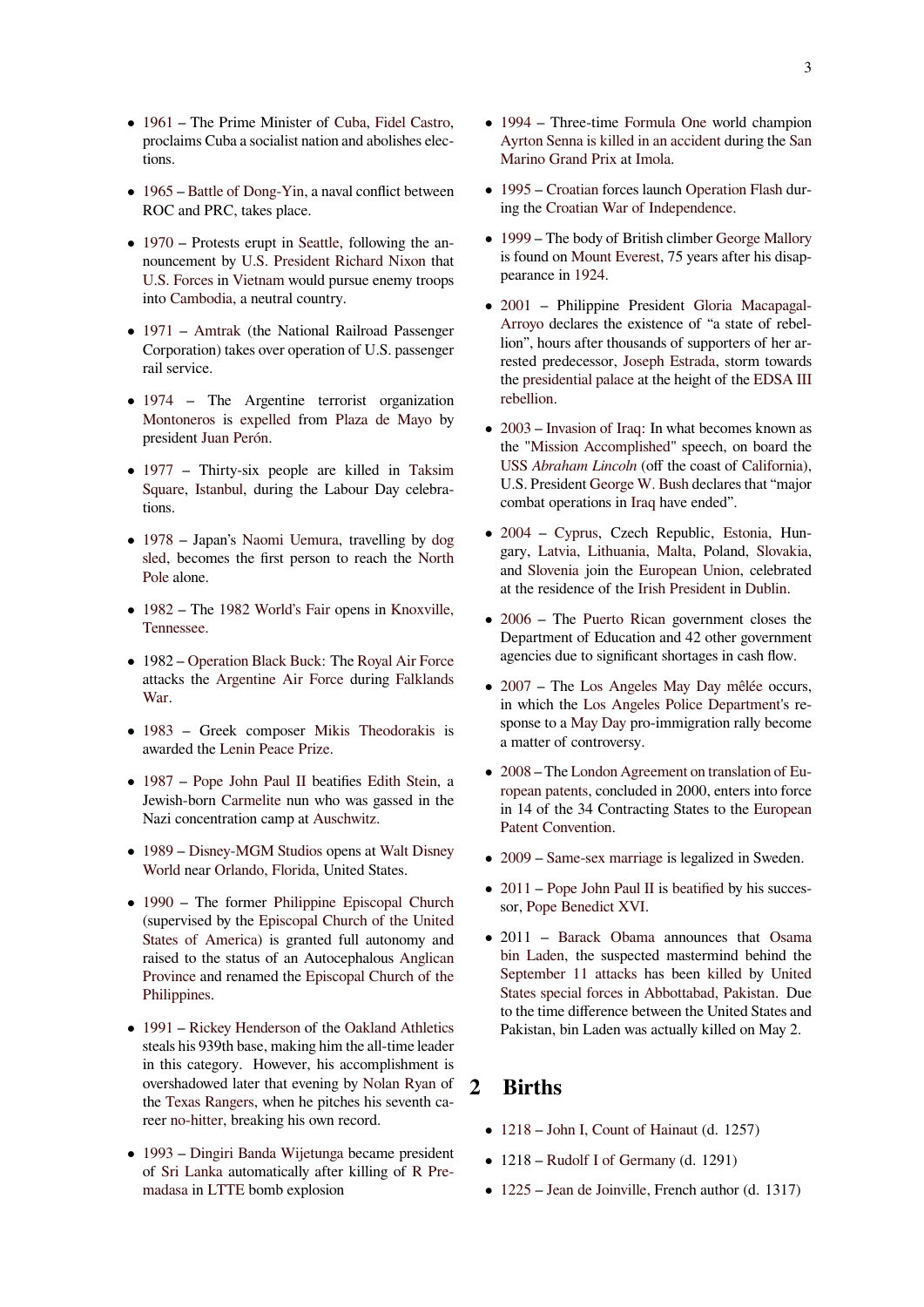- *•* 1285 Edmund FitzAlan, 9th Earl of Arundel, English politician (d. 1326)
- *•* 1579 Wolphert Gerretse, Dutch patentee and co[found](https://en.wikipedia.org/wiki/1285)er of the [New Netherland](https://en.wikipedia.org/wiki/Edmund_FitzAlan,_9th_Earl_of_Arundel) colony in North America (d. 1662)
- *•* 1582 [Marco da Gaglian](https://en.wikipedia.org/wiki/Wolphert_Gerretse)o, Italian composer (d. [1643\)](https://en.wikipedia.org/wiki/1579)
- *•* 1585 Sophia Olelkovich Radziwill, Belarusian [saint](https://en.wikipedia.org/wiki/1582) (d. [1612\)](https://en.wikipedia.org/wiki/Marco_da_Gagliano)
- *•* 1591 Johann Adam Schall von Bell, German mis[sionar](https://en.wikipedia.org/wiki/1585)ya[nd astronomer \(d. 1666\)](https://en.wikipedia.org/wiki/Sophia_Olelkovich_Radziwill)
- *•* 1594 John Haynes, English-American politician, 1st Go[vernor of the Colony of C](https://en.wikipedia.org/wiki/Johann_Adam_Schall_von_Bell)onnecticut (d. [1653\)](https://en.wikipedia.org/wiki/1591)
- *•* [1672](https://en.wikipedia.org/wiki/1594) [Joseph Add](https://en.wikipedia.org/wiki/John_Haynes)ison, English journalist and politician, [Chief Secretary for Ireland](https://en.wikipedia.org/wiki/List_of_colonial_governors_of_Connecticut) (d. 1719)
- *•* 1730 Sir Joshua Rowley, 1st Baronet, English ad[miral](https://en.wikipedia.org/wiki/1672) (d. [1790\)](https://en.wikipedia.org/wiki/Joseph_Addison)
- *•* 1735 Ja[n Hendrik van Kinsbergen, D](https://en.wikipedia.org/wiki/Chief_Secretary_for_Ireland)utch admiral [\(d. 18](https://en.wikipedia.org/wiki/1730)1[9\)](https://en.wikipedia.org/wiki/Sir_Joshua_Rowley,_1st_Baronet)
- *•* 1751 Judith Sargent Murray, American poet and [playw](https://en.wikipedia.org/wiki/1735)r[ight \(d. 1820\)](https://en.wikipedia.org/wiki/Jan_Hendrik_van_Kinsbergen)
- *•* 1764 Benjamin Henry Latrobe, English-American archite[ct, designed the](https://en.wikipedia.org/wiki/Judith_Sargent_Murray) United States Capitol (d. [1820\)](https://en.wikipedia.org/wiki/1751)
- [1769](https://en.wikipedia.org/wiki/1764) [Arthur Wellesley, 1st](https://en.wikipedia.org/wiki/Benjamin_Henry_Latrobe) Duke of Wellington, Irish-English field m[arshal and politician,](https://en.wikipedia.org/wiki/United_States_Capitol) Prime Minister of the United Kingdom (d. 1852)
- *•* 1803 [James Clarence Mangan, Irish poet \(d.](https://en.wikipedia.org/wiki/Arthur_Wellesley,_1st_Duke_of_Wellington) [1849\)](https://en.wikipedia.org/wiki/1769)
- *•* 1824 [Alexander William W](https://en.wikipedia.org/wiki/Prime_Minister_of_the_United_Kingdom)illiamson, English [chem](https://en.wikipedia.org/wiki/1803)ist [and academic \(d. 1904\)](https://en.wikipedia.org/wiki/James_Clarence_Mangan)
- 1825 Johann Jakob Balmer, Swiss mathematician [and p](https://en.wikipedia.org/wiki/1824)hys[icist \(d. 1898\)](https://en.wikipedia.org/wiki/Alexander_William_Williamson)
- *•* 1825 George Inness, American painter (d. 1894)
- *•* [1827](https://en.wikipedia.org/wiki/1825) [Jules Breton, French p](https://en.wikipedia.org/wiki/Johann_Jakob_Balmer)ainter (d. 1906)
- *•* 1829 José de Alencar, Brazilian author and playwright [\(d. 1877\)](https://en.wikipedia.org/wiki/George_Inness)
- *•* [1829](https://en.wikipedia.org/wiki/1827) [Frederick Sa](https://en.wikipedia.org/wiki/Jules_Breton)ndys, English painter (d. 1904)
- *•* [1830](https://en.wikipedia.org/wiki/1829) [Guido Gezelle,](https://en.wikipedia.org/wiki/Jos%C3%A9_de_Alencar) Belgian poet and priest (d. 1899)
- 1831 [Emily Stowe, Ca](https://en.wikipedia.org/wiki/Frederick_Sandys)nadian physician and ac[tivist](https://en.wikipedia.org/wiki/1830) (d[. 1903\)](https://en.wikipedia.org/wiki/Guido_Gezelle)
- *•* 1847 Henry Demarest Lloyd, American journalist [\(d. 19](https://en.wikipedia.org/wiki/1831)0[3\)](https://en.wikipedia.org/wiki/Emily_Stowe)
- *•* 1848 Adelsteen Normann, Norwegian painter (d. 1919)
- *•* 1850 Prince Arthur, Duke of Connaught and Strat[hearn](https://en.wikipedia.org/wiki/1848) ([d. 1942\)](https://en.wikipedia.org/wiki/Adelsteen_Normann)
- *•* 1851 Laza Lazarević, Serbian psychiatrist and [neuro](https://en.wikipedia.org/wiki/1850)l[ogist \(d. 1891\)](https://en.wikipedia.org/wiki/Prince_Arthur,_Duke_of_Connaught_and_Strathearn)
- [1852](https://en.wikipedia.org/wiki/Prince_Arthur,_Duke_of_Connaught_and_Strathearn) Calamity Jane, American scout (d. 1903)



*Jacqueline Comerre-Paton*

- *•* 1852 Santiago Ramón y Cajal, Spanish neuro[scientist and patho](https://en.wikipedia.org/wiki/Jacqueline_Comerre-Paton)logist, Nobel Prize laureate (d. 1934)
- *•* 1853 [Jacob Mikhailovich G](https://en.wikipedia.org/wiki/Santiago_Ram%C3%B3n_y_Cajal)ordin, Russian-American playwright (d. [1909\)](https://en.wikipedia.org/wiki/Nobel_Prize_in_Physiology_or_Medicine)
- *•* 1855 Cecilia Beaux, American painter (d. 1942)
- *•* [1857](https://en.wikipedia.org/wiki/1853) T[heo van Gogh, Dutch art dealer](https://en.wikipedia.org/wiki/Jacob_Mikhailovich_Gordin) (d. 1891)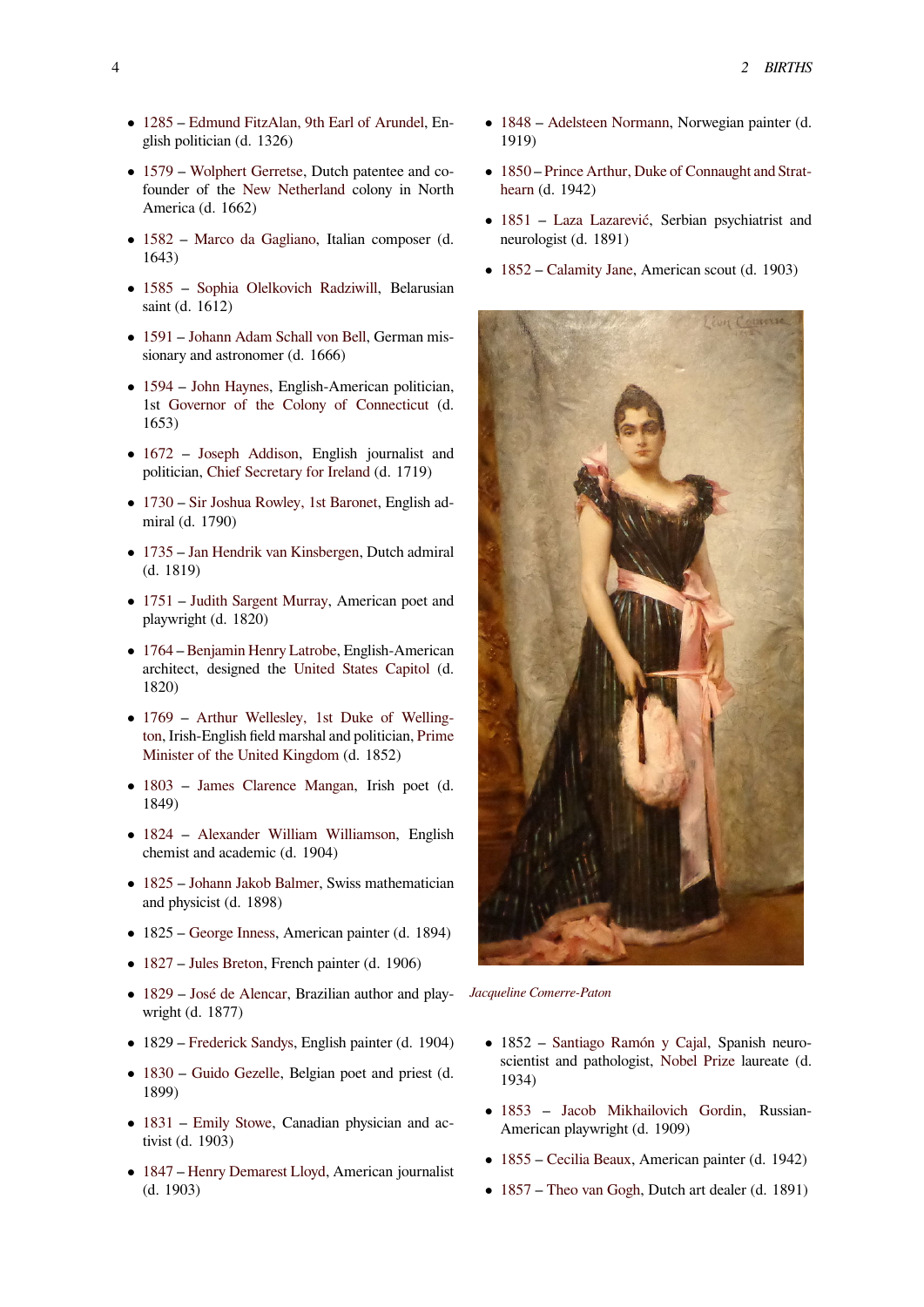- *•* 1859 Jacqueline Comerre-Paton, French artist (d. 1955)
- *•* 1862 Marcel Prévost, French author and play[wrigh](https://en.wikipedia.org/wiki/1859)t [\(d. 1941\)](https://en.wikipedia.org/wiki/Jacqueline_Comerre-Paton)
- *•* 1864 Anna Jarvis, American founder of Mother's [Day](https://en.wikipedia.org/wiki/1862) (d. [1948\)](https://en.wikipedia.org/wiki/Marcel_Pr%C3%A9vost)
- *•* 1871 Seakle Greijdanus, Dutch theologian (d. [1948\)](https://en.wikipedia.org/wiki/1864)
- [1872](https://en.wikipedia.org/wiki/Mother%2527s_Day) Sidónio Pais, Portuguese politician, 4th [Presid](https://en.wikipedia.org/wiki/1871)en[t of Portugal](https://en.wikipedia.org/wiki/Seakle_Greijdanus) (d. 1918)
- *•* 1872 Harry Leon Wilson, American author (d. [1939\)](https://en.wikipedia.org/wiki/1872)
- *•* 1874 [Romaine Bro](https://en.wikipedia.org/wiki/President_of_Portugal)oks, American-French painter (d. 197[0\)](https://en.wikipedia.org/wiki/Harry_Leon_Wilson)
- *•* 1874 Paul Van Asbroeck, Belgian target shooter [\(d. 19](https://en.wikipedia.org/wiki/1874)5[9\)](https://en.wikipedia.org/wiki/Romaine_Brooks)
- *•* 1875 Dave Hall, American runner (d. 1972)
- *•* 1881 [Pierre Teilhard](https://en.wikipedia.org/wiki/Paul_Van_Asbroeck) de Chardin, French-American priest, palaeontologist, and philosopher [\(d. 19](https://en.wikipedia.org/wiki/1875)5[5\)](https://en.wikipedia.org/wiki/David_Hall_(athlete))
- *•* [1881](https://en.wikipedia.org/wiki/1881) J[ohn Svanberg, Swedish long-dis](https://en.wikipedia.org/wiki/Pierre_Teilhard_de_Chardin)tance runner (d. 1957)
- *•* 1884 Francis Curzon, 5th Earl Howe, English politici[an, commande](https://en.wikipedia.org/wiki/John_Svanberg)r, and race car driver (d. 1964)
- *•* [1885](https://en.wikipedia.org/wiki/1884) [Clément Pansaers, Belgian poet \(d](https://en.wikipedia.org/wiki/Francis_Curzon,_5th_Earl_Howe). 1922)
- *•* 1885 Ralph Stackpole, American sculptor and painter (d. 1973)
- *•* [1887](https://en.wikipedia.org/wiki/1885) [Alan Cunningham](https://en.wikipedia.org/wiki/Cl%C3%A9ment_Pansaers), Irish-English general (d. 1983)
- *•* 1887 Kurt Vespermann, German actor (d. 1957)
- *•* [1896](https://en.wikipedia.org/wiki/1887) [Herbert Backe, Ge](https://en.wikipedia.org/wiki/Alan_Cunningham)orgian-German politician (d. 1947)
- *•* 1896 [Mark W. Clark, A](https://en.wikipedia.org/wiki/Kurt_Vespermann)merican general (d. 1984)
- [1896](https://en.wikipedia.org/wiki/1896) [J. Lawton Co](https://en.wikipedia.org/wiki/Herbert_Backe)llins, American general (d. 1987)
- *•* 1898 [Alfred Schmid](https://en.wikipedia.org/wiki/Mark_W._Clark)t, Estonian weightlifter (d. 1972)
- 1900 Ignazio Silone, Italian author and politician [\(d. 19](https://en.wikipedia.org/wiki/1898)7[8\)](https://en.wikipedia.org/wiki/Alfred_Schmidt_(weightlifter))
- *•* 1901 Sterling Allen Brown, American poet, aca[demic](https://en.wikipedia.org/wiki/1900), [and critic \(d. 1](https://en.wikipedia.org/wiki/Ignazio_Silone)989)
- *•* 1901 Heinz Eric Roemheld, American composer [\(d. 19](https://en.wikipedia.org/wiki/1901)8[5\)](https://en.wikipedia.org/wiki/Sterling_Allen_Brown)
- 1901 Antal Szerb, Hungarian scholar and author (d. 1945)
- *•* 1905 Henk de Best, Dutch boxer (d. 1978)
- *•* 1905 [Paul Desru](https://en.wikipedia.org/wiki/Antal_Szerb)isseaux, Canadian lawyer and politician (d. 1982)
- *•* [1905](https://en.wikipedia.org/wiki/1905) [Henry Koster](https://en.wikipedia.org/wiki/Henk_de_Best), German-American director, produce[r, and screenwriter \(](https://en.wikipedia.org/wiki/Paul_Desruisseaux)d. 1988)
- *•* 1906 Horst Schumann, German SS officer and physici[an \(d. 1983\)](https://en.wikipedia.org/wiki/Henry_Koster)
- *•* 1907 Hayes Alvis, American bassist (Mills Blue [Rhyth](https://en.wikipedia.org/wiki/1906)m [Band\) \(d. 1972\)](https://en.wikipedia.org/wiki/Horst_Schumann)
- *•* 1907 Oliver Hill, American lawyer (d. 2007)
- *•* [1907](https://en.wikipedia.org/wiki/1907) [–](https://en.wikipedia.org/wiki/Mills_Blue_Rhythm_Band) [Volmari Iso-H](https://en.wikipedia.org/wiki/Hayes_Alvis)ollo, Finnish runne[r \(d. 1969\)](https://en.wikipedia.org/wiki/Mills_Blue_Rhythm_Band)
- *•* 1907 [Kate Smith](https://en.wikipedia.org/wiki/Oliver_Hill), American singer (d. 1986)
- *•* 1908 [Giovannino Guare](https://en.wikipedia.org/wiki/Volmari_Iso-Hollo)schi, Italian journalist (d. 1968)
- *•* 1908 [Morris Klin](https://en.wikipedia.org/wiki/Kate_Smith)e, American mathematician and [educa](https://en.wikipedia.org/wiki/1908)to[r \(d. 1992\)](https://en.wikipedia.org/wiki/Giovannino_Guareschi)
- *•* 1909 Yiannis Ritsos, Greek poet (d. 1990)
- *•* 1910 [Raya Dunay](https://en.wikipedia.org/wiki/Morris_Kline)evskaya, Ukrainian-American philosopher and activist (d. 1987)
- [1910](https://en.wikipedia.org/wiki/1909) [Dirk Andries F](https://en.wikipedia.org/wiki/Yiannis_Ritsos)lentrop, Dutch organ builder [\(d. 20](https://en.wikipedia.org/wiki/1910)0[3\)](https://en.wikipedia.org/wiki/Raya_Dunayevskaya)
- *•* 1910 J. Allen Hynek, American astronomer and ufologi[st \(d. 1986\)](https://en.wikipedia.org/wiki/Dirk_Andries_Flentrop)
- *•* 1910 Nejdet Sançar, Turkish literature teacher (d. 1975)
- *•* 1910 Behice Boran, Turkish Marxist politician, author [and sociologist](https://en.wikipedia.org/wiki/Nejdet_San%C3%A7ar) (d. 1987)
- *•* 1911 Wilfred Watson, English-Canadian poet, playwri[ght and educato](https://en.wikipedia.org/wiki/Behice_Boran)r (b. 1998)
- *•* 1912 Otto Kretschmer, Polish-German admiral [\(d. 19](https://en.wikipedia.org/wiki/1911)98[\)](https://en.wikipedia.org/wiki/Wilfred_Watson)
- *•* 1913 Louis Nye, American actor (d. 2005)
- *•* [1913](https://en.wikipedia.org/wiki/1912) [Walter Susskind,](https://en.wikipedia.org/wiki/Otto_Kretschmer) Czech-English conductor (d. 1980)
- *•* [1914](https://en.wikipedia.org/wiki/1913) [Jaap van d](https://en.wikipedia.org/wiki/Louis_Nye)er Poll, Dutch javelin thrower (d. 2010)
- *•* 1915 Hanns Martin Schleyer, German business[man \(](https://en.wikipedia.org/wiki/1914)d. [1977\)](https://en.wikipedia.org/wiki/Jaap_van_der_Poll)
- *•* 1915 Archie Williams, American runner and ed[ucato](https://en.wikipedia.org/wiki/1915)r([d. 1993\)](https://en.wikipedia.org/wiki/Hanns_Martin_Schleyer)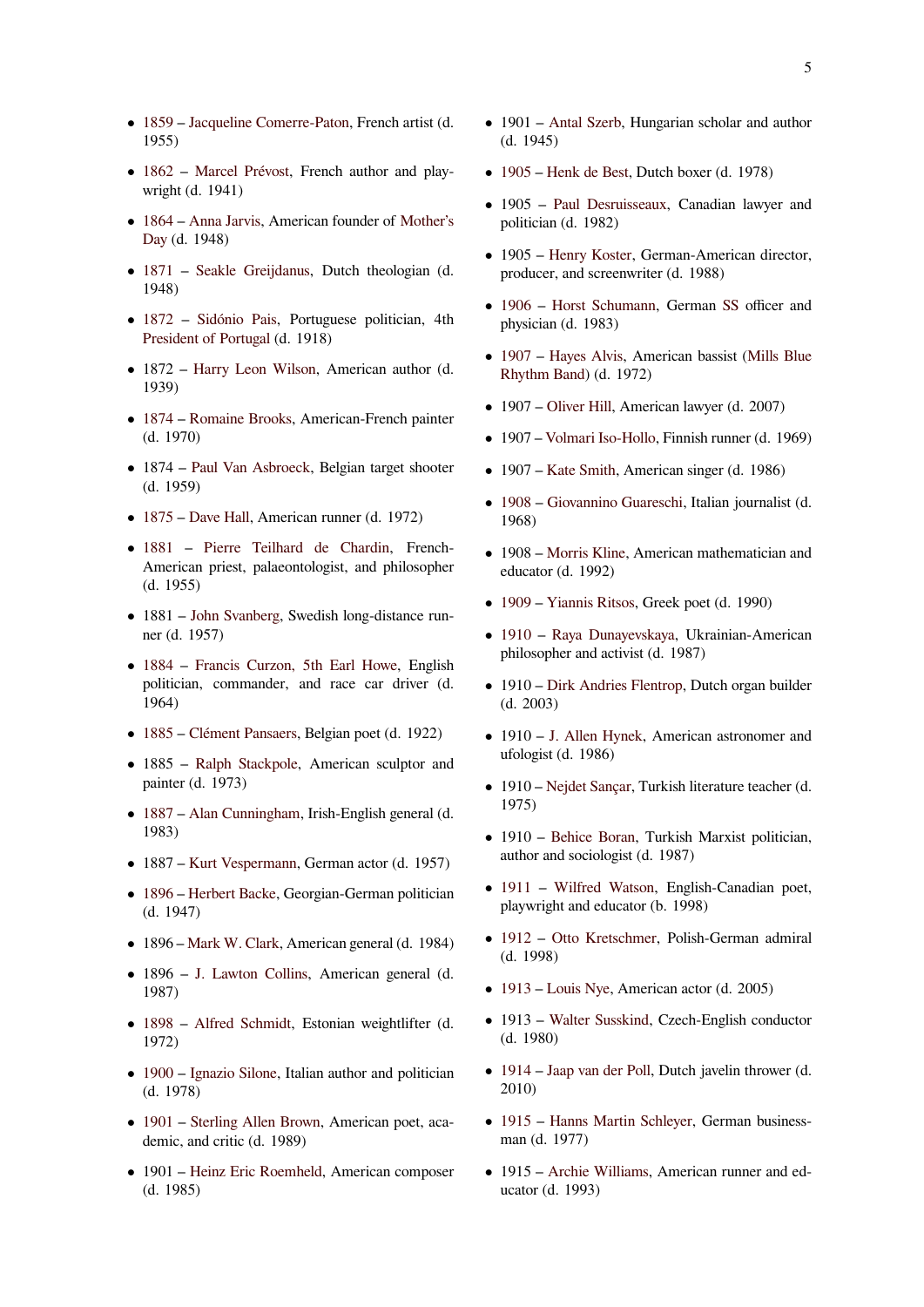- *•* 1916 Glenn Ford, Canadian-American actor (d. 2006)
- *•* 1917 John Beradino, American baseball player [and a](https://en.wikipedia.org/wiki/1916)ct[or \(d. 1996\)](https://en.wikipedia.org/wiki/Glenn_Ford)
- *•* 1917 Ulric Cross, Trinidadian navigator, judge, [and d](https://en.wikipedia.org/wiki/1917)ipl[omat \(d. 2013\)](https://en.wikipedia.org/wiki/John_Beradino)
- 1917 Danielle Darrieux, French actress and singer
- *•* 1917 [Ahron So](https://en.wikipedia.org/wiki/Ulric_Cross)loveichik, Russian rabbi and scholar (d. 2001)
- *•* 1918 [Gersh Budker, Uk](https://en.wikipedia.org/wiki/Danielle_Darrieux)rainian-Russian physicist (d. 1977[\)](https://en.wikipedia.org/wiki/Ahron_Soloveichik)
- *•* 1918 Raymond Mailloux, Canadian politician (d. [1995\)](https://en.wikipedia.org/wiki/1918)
- *•* 1918 Jack Paar, American comedian, author and talk sh[ow host \(d. 2004\)](https://en.wikipedia.org/wiki/Raymond_Mailloux)
- *•* 1919 Manna Dey, Indian singer (d. 2013)
- *•* 1919 [Lewis H](https://en.wikipedia.org/wiki/Jack_Paar)ill, American broadcaster, cofounded Pacifica Radio (d. 1957)
- *•* [1919](https://en.wikipedia.org/wiki/1919) [Mohamme](https://en.wikipedia.org/wiki/Manna_Dey)d Karim Lamrani, Moroccan politician, 7th [Prime](https://en.wikipedia.org/wiki/Lewis_Hill) Minister of Morocco
- *•* 1919 [Dan O'Herlihy](https://en.wikipedia.org/wiki/Pacifica_Radio), Irish-American actor (d. 2005)
- *•* 1921 Vladi[mir Colin, Romanian journalis](https://en.wikipedia.org/wiki/Prime_Minister_of_Morocco)t and author (d. [1991\)](https://en.wikipedia.org/wiki/Dan_O%2527Herlihy)
- 1921 Boo Morcom, American pole vaulter and [jump](https://en.wikipedia.org/wiki/1921)e[r \(d. 2012\)](https://en.wikipedia.org/wiki/Vladimir_Colin)
- *•* 1922 Alastair Gillespie, Canadian politician
- 1923 [Joseph Heller](https://en.wikipedia.org/wiki/Boo_Morcom), American author and playwright (d. 1999)
- [1923](https://en.wikipedia.org/wiki/1922) [Milan Kangrga,](https://en.wikipedia.org/wiki/Alastair_Gillespie) Croatian philosopher and [theor](https://en.wikipedia.org/wiki/1923)ist [\(d. 2008\)](https://en.wikipedia.org/wiki/Joseph_Heller)
- *•* 1923 Antônio Maria Mucciolo, Italian-Brazilian archbish[op \(d. 2012\)](https://en.wikipedia.org/wiki/Milan_Kangrga)
- *•* 1923 Marcel Rayman, Polish soldier (d. 1944)
- *•* 1924 [Art Fleming, American act](https://en.wikipedia.org/wiki/Ant%C3%B4nio_Maria_Mucciolo)or and game show host (d. 1995)
- *•* 1924 [Evelyn Boyd G](https://en.wikipedia.org/wiki/Marcel_Rayman)ranville, American mathe[matic](https://en.wikipedia.org/wiki/1924)i[an](https://en.wikipedia.org/wiki/Art_Fleming)
- *•* 1924 Big Maybelle, American singer and pianist (d. 197[2\)](https://en.wikipedia.org/wiki/Evelyn_Boyd_Granville)
- *•* 1924 Karel Kachyňa, Czech director and screenwriter([d. 2004\)](https://en.wikipedia.org/wiki/Big_Maybelle)
- *•* 1924 Terry Southern, American author and screen[writer \(d. 1995\)](https://en.wikipedia.org/wiki/Karel_Kachy%C5%88a)
- *•* 1925 Helen Bamber, English psychotherapist and academic (d. 2014)
- *•* 1925 Chuck Bednarik, American lieutenant and [footb](https://en.wikipedia.org/wiki/1925)all [player \(d. 201](https://en.wikipedia.org/wiki/Helen_Bamber)5)
- *•* 1925 Scott Carpenter, American commander, pilot, and [astronaut \(d. 201](https://en.wikipedia.org/wiki/Chuck_Bednarik)3)
- *•* 1925 Sardar Fazlul Karim, Bangladeshi philosopher, s[cholar, and acade](https://en.wikipedia.org/wiki/Scott_Carpenter)mic
- *•* 1926 Peter Lax, Hungarian-American mathematician
- *•* 1927 Gary Bertini, Israeli conductor and com[poser](https://en.wikipedia.org/wiki/1926)([d. 2005\)](https://en.wikipedia.org/wiki/Peter_Lax)
- 1927 Laura Betti, Italian actress and singer (d. [2004](https://en.wikipedia.org/wiki/1927))
- 1928 Desmond Titterington, Northern Irelandborn Br[itish race car](https://en.wikipedia.org/wiki/Laura_Betti) driver (d. 2002)
- *•* 1929 Ralf Dahrendorf, German-English sociolo[gist a](https://en.wikipedia.org/wiki/1928)nd [politician \(d. 2009\)](https://en.wikipedia.org/wiki/Desmond_Titterington)
- *•* 1929 Sonny James, American singer-songwriter [and g](https://en.wikipedia.org/wiki/1929)ui[tarist](https://en.wikipedia.org/wiki/Ralf_Dahrendorf)
- *•* 1929 Mikhail Krivonosov, Russian hammer thrower [\(d. 1995\)](https://en.wikipedia.org/wiki/Sonny_James)
- *•* 1929 Sonny Ramadhin, Trinidadian cricketer
- *•* 1930 Ol[lie Matson, American](https://en.wikipedia.org/wiki/Mikhail_Krivonosov) sprinter and football player (d. 2011)
- *•* 1930 [Richard Riordan,](https://en.wikipedia.org/wiki/Sonny_Ramadhin) American politician, 39th [Mayo](https://en.wikipedia.org/wiki/1930)r [of Los Angel](https://en.wikipedia.org/wiki/Ollie_Matson)es
- *•* 1930 Little Walter, American singer and harmonica play[er \(d. 1968\)](https://en.wikipedia.org/wiki/Richard_Riordan)
- *•* 1931 [Naim Attallah,](https://en.wikipedia.org/wiki/Mayor_of_Los_Angeles) Palestinian author
- *•* 1931 [Jacques Lan](https://en.wikipedia.org/wiki/Little_Walter)guirand, Canadian radio host and actor
- *•* [1932](https://en.wikipedia.org/wiki/1931) [Sandy Woodwa](https://en.wikipedia.org/wiki/Naim_Attallah)rd, English admiral (d. 2013)
- *•* 1934 [Cuauhtémoc Cárdena](https://en.wikipedia.org/wiki/Jacques_Languirand)s, Mexican politician
- *•* 1934 Shirley Horn, American singer and pianist [\(d. 20](https://en.wikipedia.org/wiki/1932)[05\)](https://en.wikipedia.org/wiki/Sandy_Woodward)
- *•* [1934](https://en.wikipedia.org/wiki/1934) [Phillip King, English sc](https://en.wikipedia.org/wiki/Cuauht%C3%A9moc_C%C3%A1rdenas)ulptor
- *•* 1935 [Ian Curteis, E](https://en.wikipedia.org/wiki/Shirley_Horn)nglish director and playwright
- *•* 1935 Julian Mitchell, English playwright and screen[writer](https://en.wikipedia.org/wiki/Phillip_King_(artist))
- *•* [1936](https://en.wikipedia.org/wiki/1935) [Jerry Mand](https://en.wikipedia.org/wiki/Ian_Curteis)er, American author and activist
- *•* 1936 [Hans E. Wallma](https://en.wikipedia.org/wiki/Julian_Mitchell)n, Swedish director, producer, and composer (d. 2014)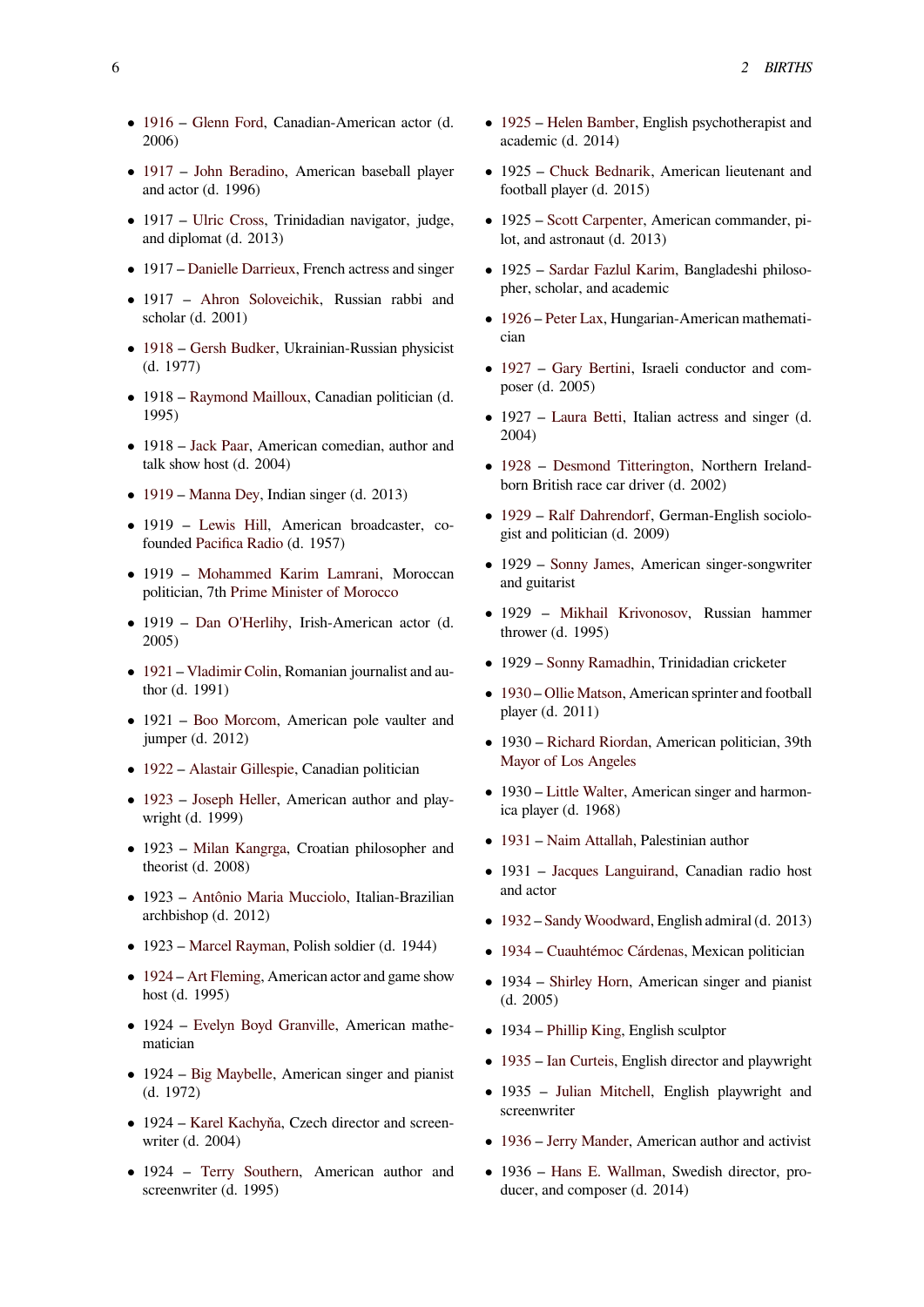- *•* 1937 Tamsyn Imison, English illustrator and educator
- *•* 1937 Bo Nilsson, Swedish composer
- *•* [1937](https://en.wikipedia.org/wiki/1937) [Una Stubbs, En](https://en.wikipedia.org/wiki/Tamsyn_Imison)glish actress and dancer
- *•* 1939 Judy Collins, American singer-songwriter and gui[tarist](https://en.wikipedia.org/wiki/Bo_Nilsson)
- *•* 1939 [Victor Davi](https://en.wikipedia.org/wiki/Una_Stubbs)es, Canadian pianist, composer, [and c](https://en.wikipedia.org/wiki/1939)on[ductor](https://en.wikipedia.org/wiki/Judy_Collins)
- *•* 1939 Max Robinson, American journalist (d. 1988)
- *•* 1940 Bobbie Ann Mason, American author and critic
- 1940 Elsa Peretti, Italian jewelry designer
- [1940](https://en.wikipedia.org/wiki/1940) [John Wheeler, Anglo](https://en.wikipedia.org/wiki/Bobbie_Ann_Mason)-Irish politician
- *•* 1940 [Yury Yersho](https://en.wikipedia.org/wiki/Elsa_Peretti)v, Russian mathematician
- *•* 1941 [Asil Nadir, Cy](https://en.wikipedia.org/wiki/John_Wheeler_(politician))priot-English businessman
- *•* 1942 [Stephen Mach](https://en.wikipedia.org/wiki/Yury_Yershov)t, American actor
- *•* 1943 [Vassal Ga](https://en.wikipedia.org/wiki/Asil_Nadir)doengin, Nauruan politician (d. [2004\)](https://en.wikipedia.org/wiki/1941)
- *•* [1943](https://en.wikipedia.org/wiki/1942) [Joe Walsh, Ir](https://en.wikipedia.org/wiki/Stephen_Macht)ish politician, Minister for [Agric](https://en.wikipedia.org/wiki/1943)ult[ure, Food and the M](https://en.wikipedia.org/wiki/Vassal_Gadoengin)arine (d. 2014)
- *•* 1944 Costa Cordalis, Greek-German singer
- *•* 1944 [Suresh Kalm](https://en.wikipedia.org/wiki/Joe_Walsh_(Irish_politician))[adi, Indian po](https://en.wikipedia.org/wiki/Minister_for_Agriculture,_Food_and_the_Marine)litic[ian](https://en.wikipedia.org/wiki/Minister_for_Agriculture,_Food_and_the_Marine)
- *•* [1945](https://en.wikipedia.org/wiki/1944) [Rita Coolidge,](https://en.wikipedia.org/wiki/Costa_Cordalis) American singer-songwriter
- 1945 Carson Whitsett, American keyboard player, songwr[iter, and produce](https://en.wikipedia.org/wiki/Suresh_Kalmadi)r (The Imperial Show Band [and](https://en.wikipedia.org/wiki/1945) Bo[oker T. & the M](https://en.wikipedia.org/wiki/Rita_Coolidge).G.'s) (d. 2007)
- *•* 1946 [Tõnu Lepik, Est](https://en.wikipedia.org/wiki/Carson_Whitsett)onian long jumper
- *•* 1946 [Joanna Lumley, E](https://en.wikipedia.org/wiki/Booker_T._&_the_M.G.%2527s)[nglish actress](https://en.wikipedia.org/wiki/The_Imperial_Show_Band)
- 1946 John Woo, Hong Kong director, producer, [and s](https://en.wikipedia.org/wiki/1946)cr[eenwriter](https://en.wikipedia.org/wiki/T%C3%B5nu_Lepik)
- 1946 [Paul S. Wright,](https://en.wikipedia.org/wiki/Joanna_Lumley) English dentist and academic
- *•* 1947 [Sergio Inf](https://en.wikipedia.org/wiki/John_Woo)ante, Chilean-Swedish poet and author
- *•* 1948 [Györgyi Balog](https://en.wikipedia.org/wiki/Paul_S._Wright)h, Hungarian sprinter
- [1948](https://en.wikipedia.org/wiki/1947) [Patricia Hill C](https://en.wikipedia.org/wiki/Sergio_Infante)ollins, American sociologist and scholar
- *•* [1948](https://en.wikipedia.org/wiki/1948) [Conrad Palmisa](https://en.wikipedia.org/wiki/Gy%C3%B6rgyi_Balogh)no, American stuntman and director
- *•* 1949 Jim Clench, Canadian bass player (April Wine and [Bachman–Turne](https://en.wikipedia.org/wiki/Conrad_Palmisano)r Overdrive) (d. 2010)
- *•* 1949 Joanna Hewitt, Australian public servant
- *•* 1949 Tim Hodgkinson, English saxophonist, clarinet player, and composer
- *•* 1949 [Paul Teutul, S](https://en.wikipedia.org/wiki/Joanna_Hewitt)r., American motorcycle designer, [co-founded](https://en.wikipedia.org/wiki/Tim_Hodgkinson) Orange County Choppers
- *•* 1950 John Diehl, American actor
- 1950 [Dann Florek, Am](https://en.wikipedia.org/wiki/Paul_Teutul,_Sr.)[erican actor and dire](https://en.wikipedia.org/wiki/Orange_County_Choppers)ctor
- *•* 1950 [Danny M](https://en.wikipedia.org/wiki/John_Diehl)cGrain, Scottish footballer and [coach](https://en.wikipedia.org/wiki/1950)
- *•* 1950 [Marina Stepa](https://en.wikipedia.org/wiki/Dann_Florek)nova, Russian hurdler
- *•* 1951 [Gordon Greenidge](https://en.wikipedia.org/wiki/Danny_McGrain), Barbadian cricketer and coach
- *•* 1951 [Geoff Lees, Englis](https://en.wikipedia.org/wiki/Marina_Stepanova)h race car driver
- *•* [1951](https://en.wikipedia.org/wiki/1951) [Sally Mann, Ameri](https://en.wikipedia.org/wiki/Gordon_Greenidge)can photographer
- *•* 1951 [Antony Wo](https://en.wikipedia.org/wiki/Geoff_Lees)rrall Thompson, English chef
- *•* 1952 [Richard Blu](https://en.wikipedia.org/wiki/Sally_Mann)ndell, English economist
- *•* 1952 [Kim Lewison, English judg](https://en.wikipedia.org/wiki/Antony_Worrall_Thompson)e
- *•* 1952 Peter Smith, Malaysian-born English judge [and a](https://en.wikipedia.org/wiki/1952)c[ademic](https://en.wikipedia.org/wiki/Richard_Blundell)
- *•* 1953 [Glen Ballard,](https://en.wikipedia.org/wiki/Kim_Lewison) American songwriter and producer
- 1954 Fred Chichin, French singer-songwriter and [guitar](https://en.wikipedia.org/wiki/1953)is[t \(Les Rita M](https://en.wikipedia.org/wiki/Glen_Ballard)itsouko) (d. 2007)
- *•* 1954 Archie Norman, English businessman and [politi](https://en.wikipedia.org/wiki/1954)ci[an](https://en.wikipedia.org/wiki/Fred_Chichin)
- *•* 1954 R[ay Parker, Jr., Amer](https://en.wikipedia.org/wiki/Les_Rita_Mitsouko)ican singer-songwriter, guitarist[, and producer \(R](https://en.wikipedia.org/wiki/Archie_Norman)aydio)
- *•* 1954 Joel Rosenberg, Canadian-American author (d. 20[11\)](https://en.wikipedia.org/wiki/Ray_Parker,_Jr.)
- 1955 Alex Cunningh[am, Scot](https://en.wikipedia.org/wiki/Raydio)tish politician
- *•* 1955 [Donna Hartley,](https://en.wikipedia.org/wiki/Joel_Rosenberg_(science_fiction_author)) English runner (d. 2013)
- *•* [1955](https://en.wikipedia.org/wiki/1955) [Martin O](https://en.wikipedia.org/wiki/Alex_Cunningham)'[Donnell,](https://en.wikipedia.org/wiki/Alex_Cunningham) American composer
- *•* 1956 [Phil Foglio, Am](https://en.wikipedia.org/wiki/Donna_Hartley)erican illustrator
- 1956 [Catherine Frot, Fr](https://en.wikipedia.org/wiki/Martin_O%2527Donnell)ench actress
- *•* [1956](https://en.wikipedia.org/wiki/1956) [Frank Szym](https://en.wikipedia.org/wiki/Phil_Foglio)anski, German politician
- *•* 1957 Uberto Pasolini, Italian film producer, director, an[d investment ban](https://en.wikipedia.org/wiki/Catherine_Frot)ker
- *•* 1957 [Kow Otani, Japan](https://en.wikipedia.org/wiki/Frank_Szymanski_(politician))ese pianist and composer
- *•* [1959](https://en.wikipedia.org/wiki/1957) [Yasmina Reza](https://en.wikipedia.org/wiki/Uberto_Pasolini), French actress and playwright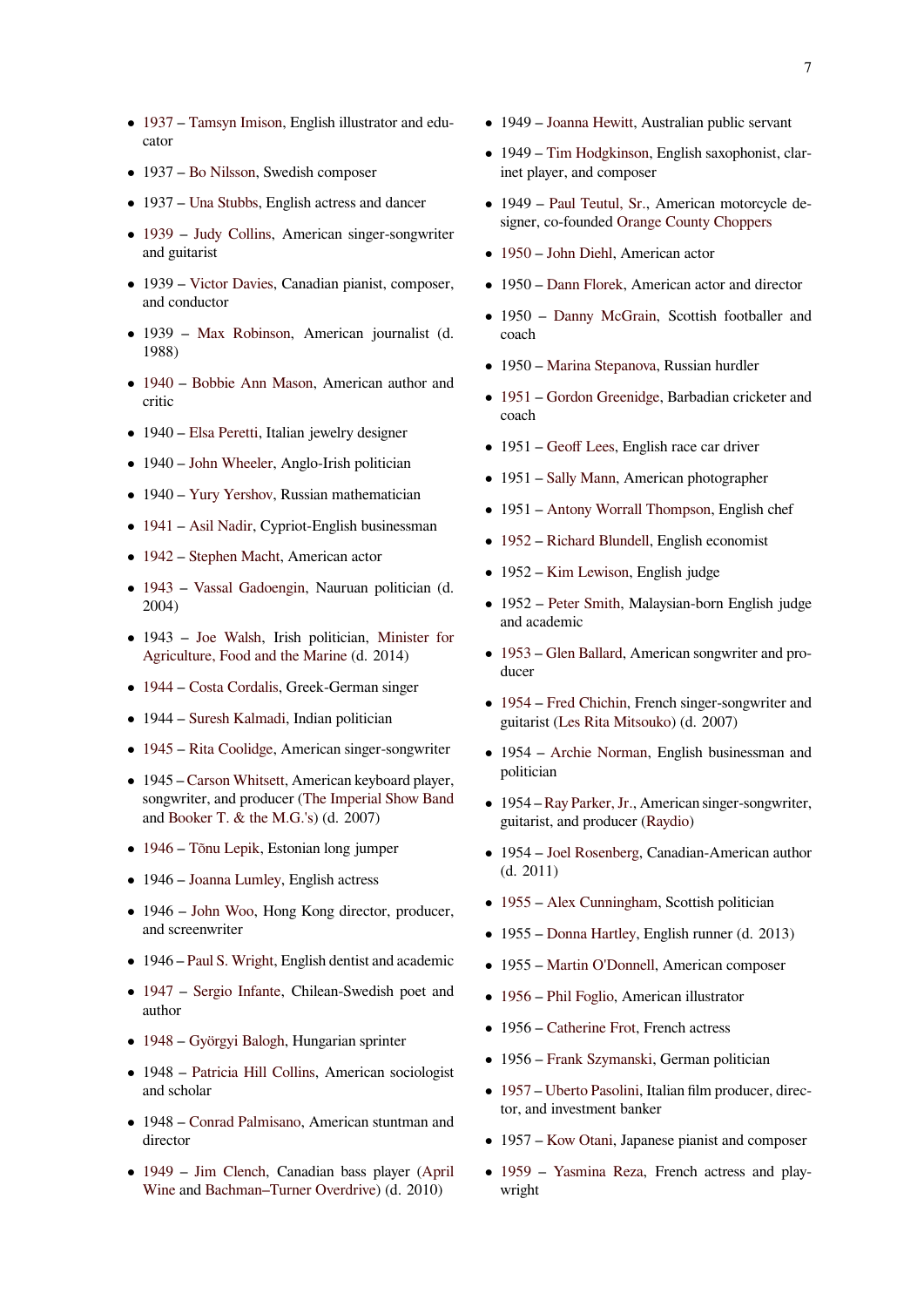- *•* 1959 Lawrence Seeff, South African cricketer and basket weaver
- 1960 Steve Cauthen, American jockey
- *•* 1961 [Clint Malarchuk](https://en.wikipedia.org/wiki/Lawrence_Seeff), Canadian ice hockey player and coach
- [1961](https://en.wikipedia.org/wiki/1960) [Marilyn Milian](https://en.wikipedia.org/wiki/Steve_Cauthen), American judge
- *•* [1961](https://en.wikipedia.org/wiki/1961) [Vasiliy Sidorenk](https://en.wikipedia.org/wiki/Clint_Malarchuk)o, Russian hammer thrower
- *•* 1962 Maia Morgenstern, Romanian actress
- *•* 1962 [Ted Sundquist](https://en.wikipedia.org/wiki/Marilyn_Milian), American football player, coach, [and manager](https://en.wikipedia.org/wiki/Vasiliy_Sidorenko)
- *•* [1964](https://en.wikipedia.org/wiki/1962) [Lady Sarah Chat](https://en.wikipedia.org/wiki/Maia_Morgenstern)to, English daughter of Princess [Margaret, Cou](https://en.wikipedia.org/wiki/Ted_Sundquist)ntess of Snowdon
- *•* 1964 Will Kimbrough, American singer[songw](https://en.wikipedia.org/wiki/1964)rit[er, guitarist, and pro](https://en.wikipedia.org/wiki/Lady_Sarah_Chatto)ducer
- 1964 [Yvonne van Gennip, Dutch speed](https://en.wikipedia.org/wiki/Princess_Margaret,_Countess_of_Snowdon) skater
- *•* 1965 De[bi Diamond, Ame](https://en.wikipedia.org/wiki/Will_Kimbrough)rican porn actress and model
- *•* 1966 [Charlie Schlatter, A](https://en.wikipedia.org/wiki/Yvonne_van_Gennip)merican actor
- *•* [1966](https://en.wikipedia.org/wiki/1965) [Olaf Thon, Ger](https://en.wikipedia.org/wiki/Debi_Diamond)man footballer and coach
- 1967 [Tim McGraw, A](https://en.wikipedia.org/wiki/Charlie_Schlatter)merican singer-songwriter [and a](https://en.wikipedia.org/wiki/1966)ctor
- *•* 1967 [Scott Coffe](https://en.wikipedia.org/wiki/Olaf_Thon)y, American actor, director, pro[ducer](https://en.wikipedia.org/wiki/1967) a[nd screenwrite](https://en.wikipedia.org/wiki/Tim_McGraw)r
- *•* 1968 Oliver Bierhoff, German footballer and manager
- 1968 Johnny Colt, American bass player (The Black Crowes, Lynyrd Skynyrd, Train, and Rock [Star S](https://en.wikipedia.org/wiki/1968)[upernova\)](https://en.wikipedia.org/wiki/Oliver_Bierhoff)
- *•* 1968 [Sol Kyung-gu](https://en.wikipedia.org/wiki/Johnny_Colt), South Korean actor
- *•* [1968 –](https://en.wikipedia.org/wiki/The_Black_Crowes) [Denise](https://en.wikipedia.org/wiki/Rock_Star_Supernova) [Masino, America](https://en.wikipedia.org/wiki/Lynyrd_Skynyrd)n [bodyb](https://en.wikipedia.org/wiki/Train_(band))uilde[r](https://en.wikipedia.org/wiki/Rock_Star_Supernova)
- *•* 1968 D'arcy Wretzky, American bass player (The Smashi[ng Pumpkins](https://en.wikipedia.org/wiki/Sol_Kyung-gu) and Catherine)
- 1969 [Wes Anderso](https://en.wikipedia.org/wiki/Denise_Masino)n, American director, producer, [and screenwriter](https://en.wikipedia.org/wiki/D%2527arcy_Wretzky)
- 1969 [Billy Owens,](https://en.wikipedia.org/wiki/The_Smashing_Pumpkins) Am[erican bask](https://en.wikipedia.org/wiki/Catherine_(alternative_rock_band))etball player
- *•* [1969](https://en.wikipedia.org/wiki/1969) [Hannes Võrno, E](https://en.wikipedia.org/wiki/Wes_Anderson)stonian comedian and television host
- *•* 1970 [Bernard Bu](https://en.wikipedia.org/wiki/Billy_Owens)tler, English singer-songwriter, guitarist, and producer (Suede, The Tears, and McAl[mont and Butler](https://en.wikipedia.org/wiki/Hannes_V%C3%B5rno))
- *•* [1971](https://en.wikipedia.org/wiki/1970) [Ethan Albright,](https://en.wikipedia.org/wiki/Bernard_Butler) American football player
- 1971 [Kim Grant, So](https://en.wikipedia.org/wiki/McAlmont_and_Butler)uth [Africa](https://en.wikipedia.org/wiki/Suede_(band))n [tennis playe](https://en.wikipedia.org/wiki/The_Tears)r
- *•* 1971 Artur Kohutek, Polish hurdler
- 1971 Ajith Kumar, Indian actor
- *•* 1972 Ramzi bin al-Shibh, Yemeni terrorist
- *•* 1972 [Julie Benz, Am](https://en.wikipedia.org/wiki/Artur_Kohutek)erican actress
- *•* 1972 [Earl Va](https://en.wikipedia.org/wiki/Ajith_Kumar)'[a, Ne](https://en.wikipedia.org/wiki/Ajith_Kumar)w Zealand rugby player
- *•* [1973](https://en.wikipedia.org/wiki/1972) [Mike Jesse, German](https://en.wikipedia.org/wiki/Ramzi_bin_al-Shibh) footballer
- *•* 1973 Curtis Martin, American football player
- *•* 1973 [Oliver Ne](https://en.wikipedia.org/wiki/Earl_Va%2527a)uville, German footballer
- *•* [1974](https://en.wikipedia.org/wiki/1973) [Kellie Craw](https://en.wikipedia.org/wiki/Mike_Jesse)ford, Australian singer and actress (Hi-5 and [Teen Q](https://en.wikipedia.org/wiki/Curtis_Martin)ueens)
- *•* 1974 [Lornah Kiplaga](https://en.wikipedia.org/wiki/Oliver_Neuville)t, Kenyan-Dutch runner
- *•* [1975](https://en.wikipedia.org/wiki/1974) [Austin Croshere,](https://en.wikipedia.org/wiki/Kellie_Crawford) [Ame](https://en.wikipedia.org/wiki/Teen_Queens)rican basketball player and s[portsc](https://en.wikipedia.org/wiki/Hi-5_(Australian_band))aster
- *•* 1975 [Marc-Vivien Fo](https://en.wikipedia.org/wiki/Lornah_Kiplagat)é, Cameroonian footballer [\(d. 20](https://en.wikipedia.org/wiki/1975)[03\)](https://en.wikipedia.org/wiki/Austin_Croshere)
- *•* 1975 Nina Hossain, English journalist
- *•* 1975 [Alexey Smertin, R](https://en.wikipedia.org/wiki/Marc-Vivien_Fo%C3%A9)ussian footballer
- 1976 Darius McCrary, American actor and singer
- *•* 1976 [Violante Plac](https://en.wikipedia.org/wiki/Nina_Hossain)ido, Italian actress and singer
- *•* [1976](https://en.wikipedia.org/wiki/1976) [Patricia Stokke](https://en.wikipedia.org/wiki/Alexey_Smertin)[rs](https://en.wikipedia.org/wiki/Darius_McCrary), Dutch swimmer
- *•* 1977 [Vera Lischka, Au](https://en.wikipedia.org/wiki/Violante_Placido)strian swimmer and politi[cian](https://en.wikipedia.org/wiki/1976)
- *•* 1978 [James Badge Dal](https://en.wikipedia.org/wiki/Patricia_Stokkers)e, American actor
- *•* [1978](https://en.wikipedia.org/wiki/1977) [Sachie Hara,](https://en.wikipedia.org/wiki/Vera_Lischka) Japanese actress
- *•* 1978 [John Linehan, Am](https://en.wikipedia.org/wiki/James_Badge_Dale)erican basketball player
- 1978 Nick Traina, American singer-songwriter [\(Link](https://en.wikipedia.org/wiki/1978) [80\) \(d. 1997\)](https://en.wikipedia.org/wiki/Sachie_Hara)
- *•* 1978 [Orhan Ölme](https://en.wikipedia.org/wiki/John_Linehan_(basketball))z, Turkish singer, composer, and son[gwriter](https://en.wikipedia.org/wiki/Nick_Traina)
- *•* [1979](https://en.wikipedia.org/wiki/Link_80) Harvey, English rapper and actor (So Solid Crew)
- *•* 1979 Mauro Bergamasco, Italian rugby player
- *•* [1979](https://en.wikipedia.org/wiki/1979) [Michell](https://en.wikipedia.org/wiki/Harvey_(MC))e Perry, American hurdler
- *•* [1980](https://en.wikipedia.org/wiki/So_Solid_Crew) Marvin Cabrera, Mexican footballer
- *•* 1980 [Inês Henriques, Por](https://en.wikipedia.org/wiki/Mauro_Bergamasco)tuguese race walker
- *•* 1980 Jan Heylen, Belgian race car driver
- [1980](https://en.wikipedia.org/wiki/1980) [Jay Reatard, A](https://en.wikipedia.org/wiki/Marvin_Cabrera)merican singer-songwriter and gui[tarist \(Lost Sou](https://en.wikipedia.org/wiki/In%C3%AAs_Henriques)nds) (d. 2010)
- *•* 1980 [Ana Claudi](https://en.wikipedia.org/wiki/Jan_Heylen)a Talancón, Mexican actress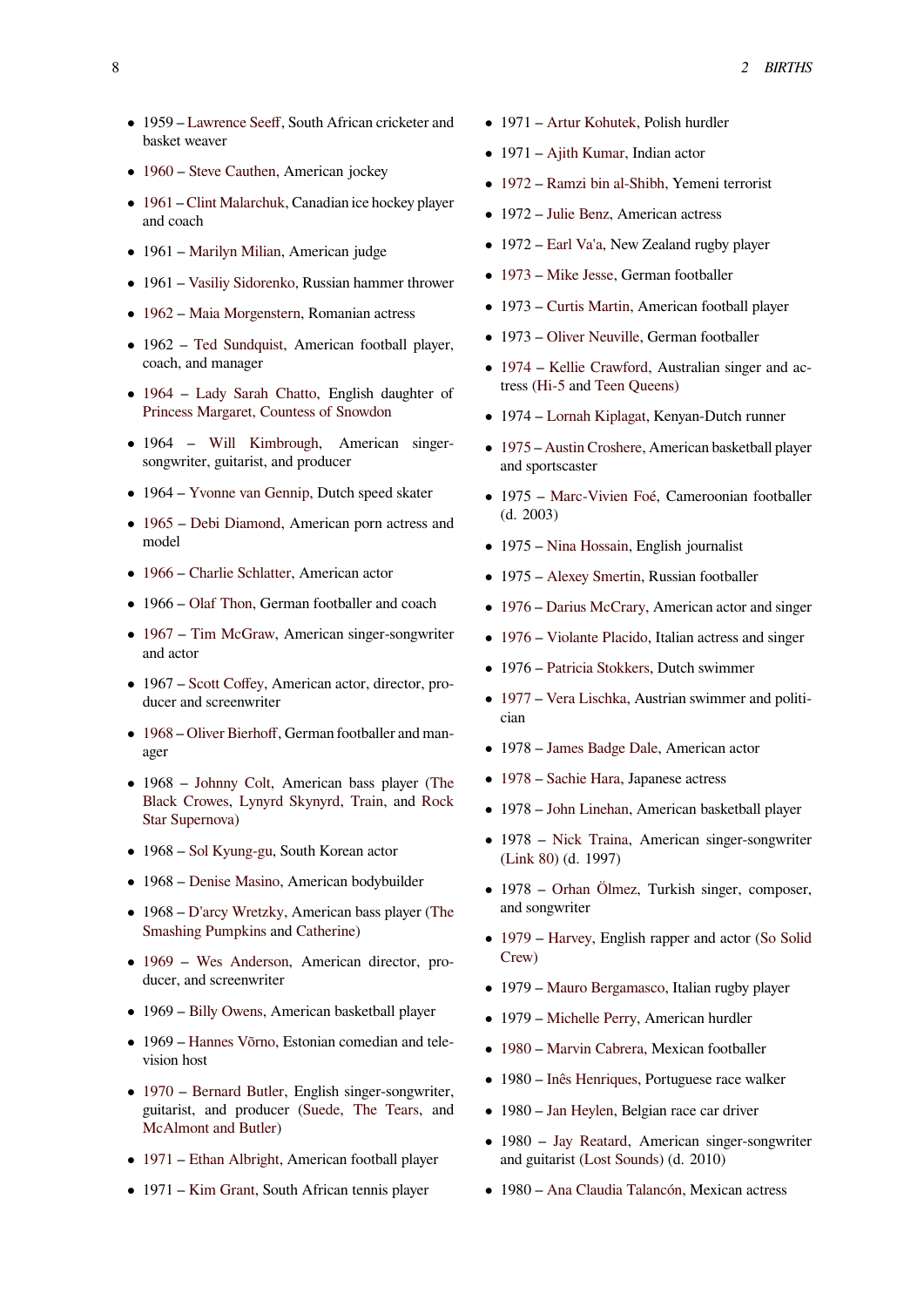- *•* 1981 Derek Asamoah, Ghanaian footballer
- *•* 1981 Alexander Hleb, Belarusian footballer
- *•* [1981](https://en.wikipedia.org/wiki/1981) [Wes Welker, Am](https://en.wikipedia.org/wiki/Derek_Asamoah)erican football player
- *•* 1982 [Tommy Robred](https://en.wikipedia.org/wiki/Alexander_Hleb)o, Spanish tennis player
- *•* 1982 [Darijo Srna,](https://en.wikipedia.org/wiki/Wes_Welker) Croatian footballer
- *•* 1982 [Jamie Dornan, No](https://en.wikipedia.org/wiki/Tommy_Robredo)rthern Irish model and ac[tor](https://en.wikipedia.org/wiki/1982)
- *•* 1983 [Alain Berna](https://en.wikipedia.org/wiki/Darijo_Srna)rd, French swimmer
- *•* 1983 [Human Torna](https://en.wikipedia.org/wiki/Jamie_Dornan)do, American wrestler
- [1984](https://en.wikipedia.org/wiki/1983) [David Backes,](https://en.wikipedia.org/wiki/Alain_Bernard) American ice hockey player
- 1984 [Patrick Eaves, A](https://en.wikipedia.org/wiki/Human_Tornado)merican ice hockey player
- *•* [1984](https://en.wikipedia.org/wiki/1984) [Alexander Far](https://en.wikipedia.org/wiki/David_Backes)nerud, Swedish footballer
- *•* 1984 [Farah Fath, A](https://en.wikipedia.org/wiki/Patrick_Eaves)merican actress
- *•* 1984 [Keiichiro Koyama, Ja](https://en.wikipedia.org/wiki/Alexander_Farnerud)panese singer and actor (News)
- *•* 1984 [Víctor Mon](https://en.wikipedia.org/wiki/Farah_Fath)taño, Colombian footballer
- *•* [1984 –](https://en.wikipedia.org/wiki/News_(band)) [Mark Seaby, Aust](https://en.wikipedia.org/wiki/Keiichiro_Koyama)ralian footballer
- 1985 [Drew Sidora, Am](https://en.wikipedia.org/wiki/V%C3%ADctor_Monta%C3%B1o)erican actress and singer
- *•* 1986 [Christian Be](https://en.wikipedia.org/wiki/Mark_Seaby)nítez, Ecuadorian footballer (d. 2013)
- *•* [1986](https://en.wikipedia.org/wiki/1985) [Adam Casey](https://en.wikipedia.org/wiki/Drew_Sidora), Australian footballer
- *•* [1986](https://en.wikipedia.org/wiki/1986) [Brent Stanton, Au](https://en.wikipedia.org/wiki/Christian_Ben%C3%ADtez)stralian footballer
- *•* 1987 [Leonardo Bo](https://en.wikipedia.org/wiki/Adam_Casey)nucci, Italian footballer
- *•* 1987 [Emilia Clarke](https://en.wikipedia.org/wiki/Brent_Stanton), English actress
- [1987](https://en.wikipedia.org/wiki/1987) [Glen Coffee, Amer](https://en.wikipedia.org/wiki/Leonardo_Bonucci)ican football player
- *•* 1987 [Matt Di Ange](https://en.wikipedia.org/wiki/Emilia_Clarke)lo, English actor and singer
- *•* 1987 [Marcus Drum](https://en.wikipedia.org/wiki/Glen_Coffee), Australian footballer
- *•* 1987 [Amir Johnson, A](https://en.wikipedia.org/wiki/Matt_Di_Angelo)merican basketball player
- *•* 1987 [Shahar Pe](https://en.wikipedia.org/wiki/Marcus_Drum)'[er, I](https://en.wikipedia.org/wiki/Marcus_Drum)sraeli tennis player
- *•* 1988 [Maria Balaba,](https://en.wikipedia.org/wiki/Amir_Johnson) Latvian figure skater
- *•* 1988 [Nicholas Bra](https://en.wikipedia.org/wiki/Shahar_Pe%2527er)un, American actor
- *•* [1988](https://en.wikipedia.org/wiki/1988) [Anushka Shar](https://en.wikipedia.org/wiki/Maria_Balaba)ma, Indian model and actress
- *•* 1989 [Alejandro Arrib](https://en.wikipedia.org/wiki/Nicholas_Braun)as, Spanish footballer
- *•* 1989 [Poļina Jeļizarova,](https://en.wikipedia.org/wiki/Anushka_Sharma) Latvian runner
- *•* [1989](https://en.wikipedia.org/wiki/1989) [Bryshon Nellum, A](https://en.wikipedia.org/wiki/Alejandro_Arribas)merican sprinter
- *•* 1989 [Tim Urban, Ame](https://en.wikipedia.org/wiki/Po%C4%BCina_Je%C4%BCizarova)rican singer-songwriter and guitarist
- *•* 1990 Uriel Álvarez, Mexican footballer
- *•* 1990 Caitlin Stasey, Australian actress and singer
- *•* [1990](https://en.wikipedia.org/wiki/1990) [Diego Conten](https://en.wikipedia.org/wiki/Uriel_%C3%81lvarez)to, German footballer
- *•* 1991 [Creagen Dow,](https://en.wikipedia.org/wiki/Caitlin_Stasey) American actor
- *•* 1991 Abdisalam Ibrahim, Somalian-Norwegian footbal[ler](https://en.wikipedia.org/wiki/Diego_Contento)
- *•* [1991](https://en.wikipedia.org/wiki/1991) [Bartosz Salam](https://en.wikipedia.org/wiki/Creagen_Dow)on, Polish footballer
- *•* 1991 [Marcus Stroman, Am](https://en.wikipedia.org/wiki/Abdisalam_Ibrahim)erican baseball player
- *•* 1992 [You Kikkawa, Ja](https://en.wikipedia.org/wiki/Bartosz_Salamon)panese singer (MilkyWay)
- *•* 1992 [Matěj Vydra, Cz](https://en.wikipedia.org/wiki/Marcus_Stroman)ech footballer
- 1993 [Jean-Christo](https://en.wikipedia.org/wiki/You_Kikkawa)phe Bahebeck, [French foot](https://en.wikipedia.org/wiki/MilkyWay)[baller](https://en.wikipedia.org/wiki/1992)
- *•* 1993 [Chinyere Pig](https://en.wikipedia.org/wiki/Mat%C4%9Bj_Vydra)ot, Surinamese swimmer
- *•* [1994](https://en.wikipedia.org/wiki/1993) [Wallace, Brazilian footballer](https://en.wikipedia.org/wiki/Jean-Christophe_Bahebeck)
- *•* 1997 [Ariel Gade, Am](https://en.wikipedia.org/wiki/Chinyere_Pigot)erican actress
- *•* [1997](https://en.wikipedia.org/wiki/1994) [Miles O](https://en.wikipedia.org/wiki/Wallace_Oliveira_dos_Santos)campo, Filipino actress

# **3 [Dea](https://en.wikipedia.org/wiki/1997)[ths](https://en.wikipedia.org/wiki/Ariel_Gade)**

- *•* 408 Arcadius, Byzantine emperor (b. 337)
- *•* 1118 Matilda of Scotland (b. 1080)
- *•* [127](https://en.wikipedia.org/wiki/408)7 [Stephen](https://en.wikipedia.org/wiki/Arcadius) Uroš I of Serbia (b. 1223)
- *•* [1308](https://en.wikipedia.org/wiki/1118) [Albert I of Germany](https://en.wikipedia.org/wiki/Matilda_of_Scotland) (b. 1255)
- *•* [1539](https://en.wikipedia.org/wiki/1277) [Isabella of Portugal](https://en.wikipedia.org/wiki/Stephen_Uro%C5%A1_I_of_Serbia) (b. 1503)
- *•* [1555](https://en.wikipedia.org/wiki/1308) [Pope Marcellus II](https://en.wikipedia.org/wiki/Albert_I_of_Germany) (b. 1501)
- *•* [1572](https://en.wikipedia.org/wiki/1539) [Pope Pius V](https://en.wikipedia.org/wiki/Isabella_of_Portugal) (b. 1504)
- *•* 1731 Johann Ludwig Bach, German violinist and [comp](https://en.wikipedia.org/wiki/1555)o[ser \(b. 1677\)](https://en.wikipedia.org/wiki/Pope_Marcellus_II)
- *•* [1738](https://en.wikipedia.org/wiki/1572) [Charles How](https://en.wikipedia.org/wiki/Pope_Pius_V)ard, 3rd Earl of Carlisle, En[glish](https://en.wikipedia.org/wiki/1731) p[olitician \(b. 1669\)](https://en.wikipedia.org/wiki/Johann_Ludwig_Bach)
- *•* 1772 Gottfried Achenwall, German economist and [jurist](https://en.wikipedia.org/wiki/1738) (b[. 1719\)](https://en.wikipedia.org/wiki/Charles_Howard,_3rd_Earl_of_Carlisle)
- *•* 1813 Jean-Baptiste Bessières, French general (b. [1768](https://en.wikipedia.org/wiki/1772))
- *•* 1856 John Wilbur, American minister (b. 1774)
- [1873](https://en.wikipedia.org/wiki/1813) [David Livingstone, Sco](https://en.wikipedia.org/wiki/Jean-Baptiste_Bessi%C3%A8res)ttish missionary (b. 1813)
- *•* [1899](https://en.wikipedia.org/wiki/1856) [Ludwig Büc](https://en.wikipedia.org/wiki/John_Wilbur_(Quaker_minister))hner, German physiologist and [physi](https://en.wikipedia.org/wiki/1873)ci[an \(b. 1824\)](https://en.wikipedia.org/wiki/David_Livingstone)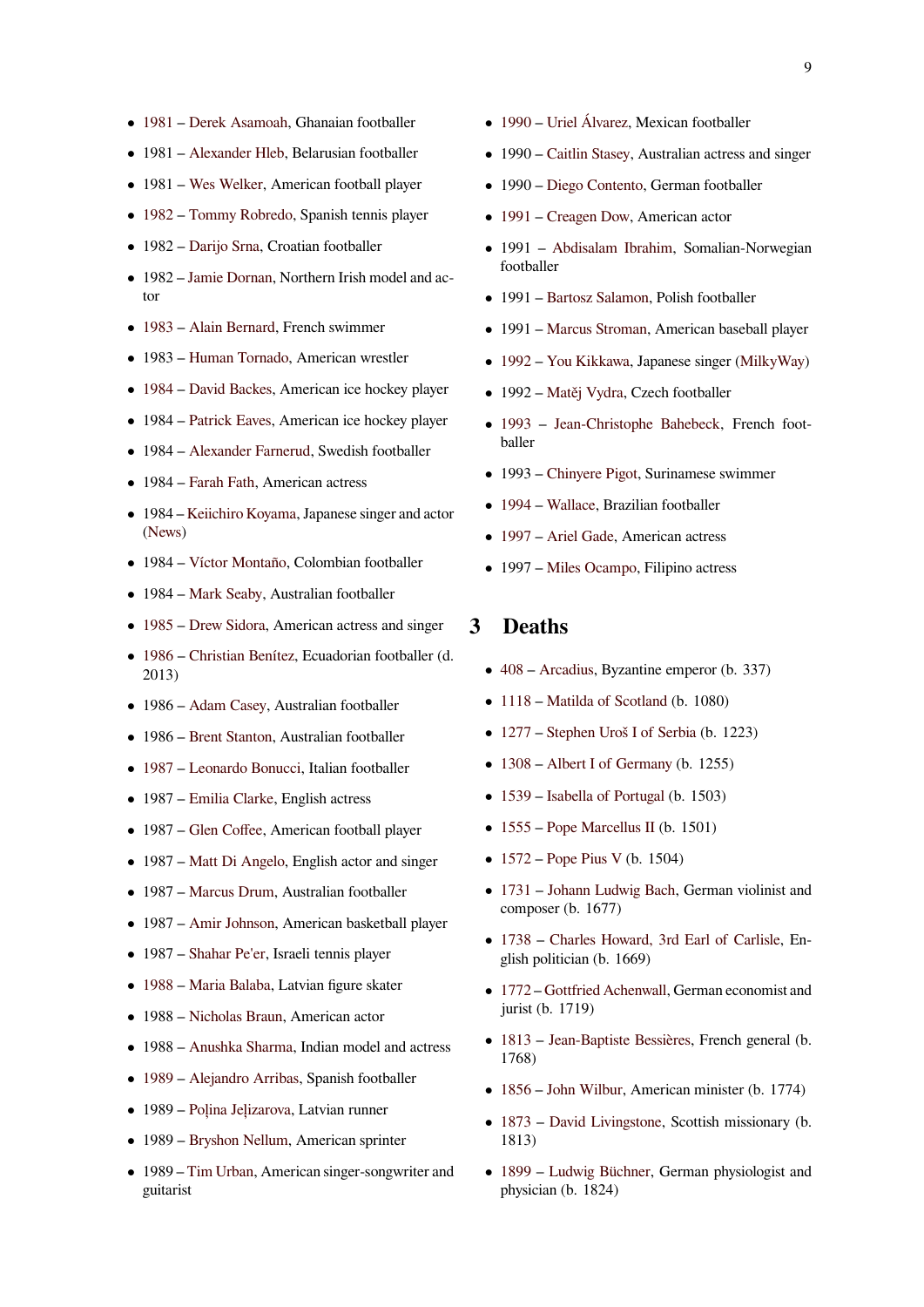- *•* 1904 Antonín Dvořák, Czech composer (b. 1841)
- *•* 1913 John Barclay Armstrong, American marshal (b. 1850)
- *•* [1920](https://en.wikipedia.org/wiki/1904) [Princess Margar](https://en.wikipedia.org/wiki/Anton%C3%ADn_Dvo%C5%99%C3%A1k)et of Connaught (b. 1882)
- *•* [1935](https://en.wikipedia.org/wiki/1913) [Henri Pélissier, French c](https://en.wikipedia.org/wiki/John_Barclay_Armstrong)yclist (b. 1889)
- *•* 1937 [Snitz Edwards, Hungarian-Ame](https://en.wikipedia.org/wiki/Princess_Margaret_of_Connaught)rican actor [\(b. 18](https://en.wikipedia.org/wiki/1920)68)
- [1943](https://en.wikipedia.org/wiki/1935) [Johan Oscar](https://en.wikipedia.org/wiki/Henri_P%C3%A9lissier) Smith, Norwegian religious [leade](https://en.wikipedia.org/wiki/1937)r, [founded the](https://en.wikipedia.org/wiki/Snitz_Edwards) Brunstad Christian Church (b. 1871)
- [1945](https://en.wikipedia.org/wiki/1943) [Joseph Goebbels,](https://en.wikipedia.org/wiki/Johan_Oscar_Smith) German politician, Chancellor of Germany [\(b. 1897\)](https://en.wikipedia.org/wiki/Brunstad_Christian_Church)
- *•* 1945 Magda Goebbels, German wife of Joseph [Goeb](https://en.wikipedia.org/wiki/1945)bels [\(b. 1901\)](https://en.wikipedia.org/wiki/Joseph_Goebbels)
- *•* 1953 [Everett Shinn, A](https://en.wikipedia.org/wiki/Chancellor_of_Germany)merican painter (b. 1876)
- *•* 1956 [LeRoy Samse, A](https://en.wikipedia.org/wiki/Magda_Goebbels)merican pole vau[lter \(b.](https://en.wikipedia.org/wiki/Joseph_Goebbels) [1883\)](https://en.wikipedia.org/wiki/Joseph_Goebbels)
- *•* [1960](https://en.wikipedia.org/wiki/1953) [Charles Holde](https://en.wikipedia.org/wiki/Everett_Shinn)n, English architect, designed [the](https://en.wikipedia.org/wiki/1956) Bris[tol Central Libr](https://en.wikipedia.org/wiki/LeRoy_Samse)ary (b. 1875)
- *•* 1963 Lope K. Santos, Filipino author and politi[cian \(](https://en.wikipedia.org/wiki/1960)b. [1879\)](https://en.wikipedia.org/wiki/Charles_Holden)
- *•* 1965 [Spike Jones, Am](https://en.wikipedia.org/wiki/Bristol_Central_Library)erican singer and ban[dlead](https://en.wikipedia.org/wiki/1963)er [\(b. 1911\)](https://en.wikipedia.org/wiki/Lope_K._Santos)
- *•* 1968 Jack Adams, Canadian-American ice hockey [playe](https://en.wikipedia.org/wiki/1965)r, c[oach, and ma](https://en.wikipedia.org/wiki/Spike_Jones)nager (b. 1895)
- 1968 Harold Nicolson, English author and politi[cian \(](https://en.wikipedia.org/wiki/1968)b[. 1886\)](https://en.wikipedia.org/wiki/Jack_Adams)
- *•* 1970 Yi Un, Korean prince (b. 1897)
- *•* 1973 [Asger Jorn, Dani](https://en.wikipedia.org/wiki/Harold_Nicolson)sh painter and sculptor (b. 1914)
- *•* [1976](https://en.wikipedia.org/wiki/1970) [T. R. M](https://en.wikipedia.org/wiki/Yi_Un). Howard, American surgeon and ac[tivist](https://en.wikipedia.org/wiki/1973) (b[. 1908\)](https://en.wikipedia.org/wiki/Asger_Jorn)
- *•* 1976 Alexandros Panagoulis, Greek politician and [poet \(](https://en.wikipedia.org/wiki/1976)b[. 1939\)](https://en.wikipedia.org/wiki/T._R._M._Howard)
- *•* 1978 Aram Khachaturian, Georgian-Armenian compo[ser \(b. 1903\)](https://en.wikipedia.org/wiki/Alexandros_Panagoulis)
- *•* 1982 William Primrose, Scottish viola player and [educa](https://en.wikipedia.org/wiki/1978)tor [\(b. 1903\)](https://en.wikipedia.org/wiki/Aram_Khachaturian)
- *•* 1984 Jüri Lossmann, Estonian runner (b. 1891)
- *•* [1985](https://en.wikipedia.org/wiki/1982) [Denise Robins, En](https://en.wikipedia.org/wiki/William_Primrose)glish journalist and author (b. 1897)
- *•* [1986](https://en.wikipedia.org/wiki/1984) [Hylda Baker, E](https://en.wikipedia.org/wiki/J%C3%BCri_Lossmann)nglish actress (b. 1905)
- *•* 1986 Hugo Peretti, American songwriter and producer (b. 1916)
- *•* 1989 Sally Kirkland, American journalist (b. 1912)
- *•* 1989 V. M. Panchalingam, Sri Lankan civil ser[vant \(](https://en.wikipedia.org/wiki/1989)b. [c1930\)](https://en.wikipedia.org/wiki/Sally_Kirkland_(editor))
- *•* 1989 Patrice Tardif, Canadian politician (b. 1904)
- *•* 1989 [Douglass Watson, Am](https://en.wikipedia.org/wiki/V._M._Panchalingam)erican actor (b. 1921)
- *•* 1990 Sergio Franchi, Italian-American tenor and actor ([b. 1926\)](https://en.wikipedia.org/wiki/Patrice_Tardif_(politician))
- *•* 1991 [Richard Thorpe](https://en.wikipedia.org/wiki/Douglass_Watson), American director and [scree](https://en.wikipedia.org/wiki/1990)n[writer \(b. 1896\)](https://en.wikipedia.org/wiki/Sergio_Franchi)
- 1992 Sharon Redd, American singer and actress [\(Harl](https://en.wikipedia.org/wiki/1991)ett[es\) \(b. 1945\)](https://en.wikipedia.org/wiki/Richard_Thorpe)
- *•* 1993 Pierre Bérégovoy, French politician, Prime [Minis](https://en.wikipedia.org/wiki/1992)te[r of France](https://en.wikipedia.org/wiki/Sharon_Redd) (b. 1925)
- *•* [1993 –](https://en.wikipedia.org/wiki/Harlettes) Ranasinghe Premadasa, Sri Lankan politi[cian,](https://en.wikipedia.org/wiki/1993) 3rd [President of Sri](https://en.wikipedia.org/wiki/Pierre_B%C3%A9r%C3%A9govoy) Lanka (b. 1924)
- *•* 1994 [Ayrton Sen](https://en.wikipedia.org/wiki/Prime_Minister_of_France)na, Brazilian race car driver (b. 1960)
- *•* 1995 [Antonio Salemme, Itali](https://en.wikipedia.org/wiki/President_of_Sri_Lanka)an-American artist [\(b. 18](https://en.wikipedia.org/wiki/1994)9[2\)](https://en.wikipedia.org/wiki/Ayrton_Senna)
- *•* 1996 Luana Patten, American actress (b. 1938)
- [1997](https://en.wikipedia.org/wiki/1995) [Fernand Dumont](https://en.wikipedia.org/wiki/Antonio_Salemme), Canadian sociologist, philosopher, and poet (b. 1927)
- *•* [1998](https://en.wikipedia.org/wiki/1996) [Eldridge Clea](https://en.wikipedia.org/wiki/Luana_Patten)ver, American author and ac[tivist](https://en.wikipedia.org/wiki/1997) (b. [1935\)](https://en.wikipedia.org/wiki/Fernand_Dumont)
- *•* 1999 Jos LeDuc, Canadian-American wrestler (b. [1944](https://en.wikipedia.org/wiki/1998))
- *•* 2002 Ebrahim Al-Arrayedh, Indian poet and au[thor \(](https://en.wikipedia.org/wiki/1999)b. [1908\)](https://en.wikipedia.org/wiki/Jos_LeDuc)
- 2002 Steve Reeves, American bodybuilder and ac[tor \(b](https://en.wikipedia.org/wiki/2002). [1926\)](https://en.wikipedia.org/wiki/Ebrahim_Al-Arrayedh)
- *•* 2000 Jukka Tapanimäki, Finnish game programmer (b[. 1961\)](https://en.wikipedia.org/wiki/Steve_Reeves)
- *•* 2002 John Nathan-Turner, English screenwriter and pro[ducer \(b. 1947\)](https://en.wikipedia.org/wiki/Jukka_Tapanim%C3%A4ki)
- *•* 2003 Miss Elizabeth, American wrestler and manager (b. [1960\)](https://en.wikipedia.org/wiki/John_Nathan-Turner)
- *•* 2003 Wim van Est, Dutch cyclist (b. 1923)
- *•* [2004](https://en.wikipedia.org/wiki/2003) [Larkin Kerwin,](https://en.wikipedia.org/wiki/Miss_Elizabeth) Canadian physicist (b. 1924)
- *•* 2005 [Kenneth Cla](https://en.wikipedia.org/wiki/Wim_van_Est)rk, American psychologist (b. 1914)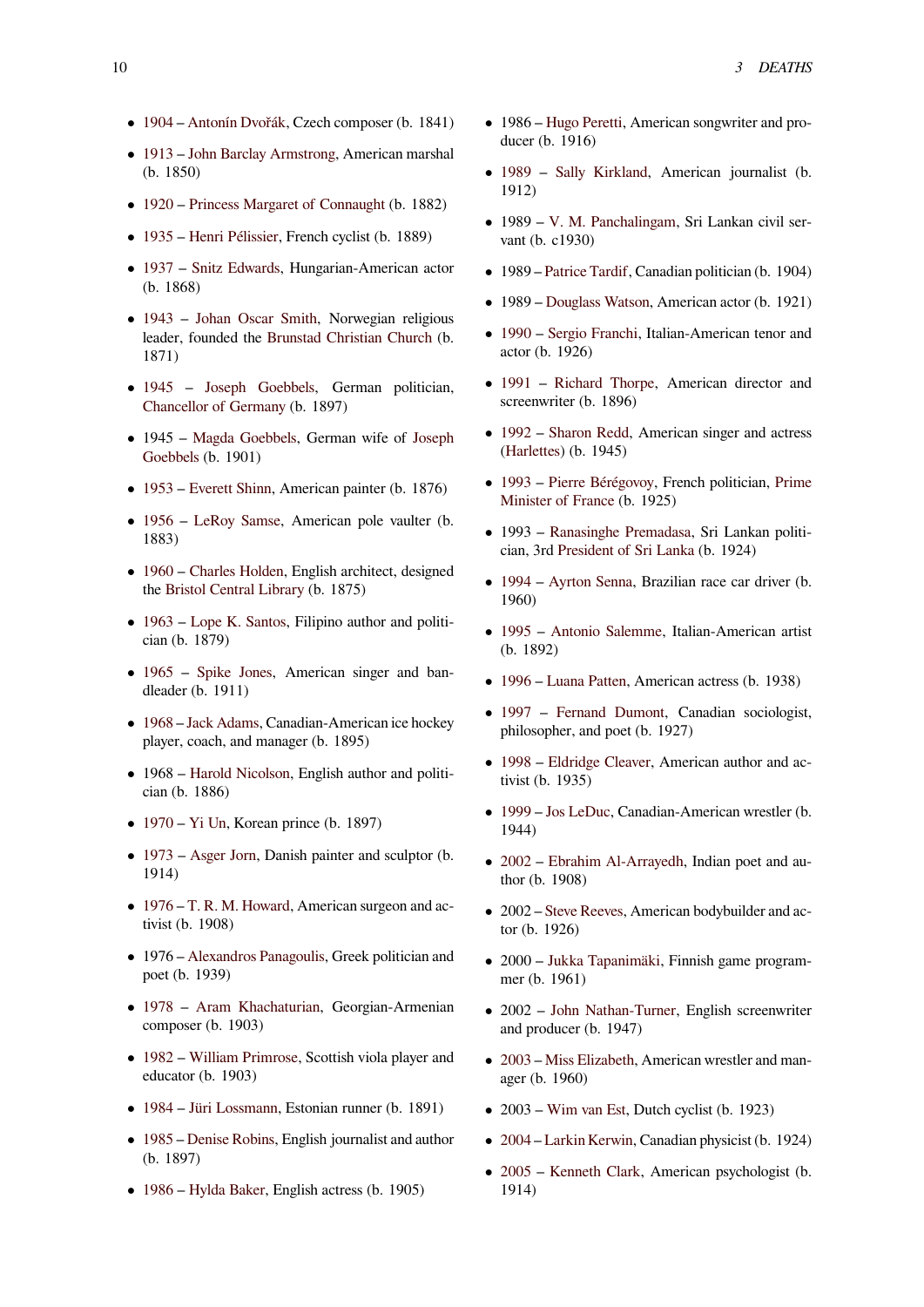- 2006 Big Hawk, American rapper (Screwed Up Click) (b. 1969)
- *•* 2006 Rob Lacey, English actor and author (b. [1962\)](https://en.wikipedia.org/wiki/2006)
- *•* [2008](https://en.wikipedia.org/wiki/Screwed_Up_Click) Anthony Mamo, Maltese politician, 1st Preside[nt of Malta](https://en.wikipedia.org/wiki/Rob_Lacey) (b. 1909)
- *•* 2008 Deborah Jeane Palfrey, American madam [\(b. 19](https://en.wikipedia.org/wiki/2008)56[\)](https://en.wikipedia.org/wiki/Anthony_Mamo)
- *•* 2008 [Philipp von](https://en.wikipedia.org/wiki/President_of_Malta) Boeselager, German soldier and econom[ist \(b. 1917\)](https://en.wikipedia.org/wiki/Deborah_Jeane_Palfrey)
- *•* 2009 Danny Gans, American singer and comedian (b. 195[6\)](https://en.wikipedia.org/wiki/Philipp_von_Boeselager)
- 2010 Rob McConnell, Canadian trombonist and [comp](https://en.wikipedia.org/wiki/2009)o[ser \(b. 1935\)](https://en.wikipedia.org/wiki/Danny_Gans)
- *•* 2010 Helen Wagner, American actress (b. 1918)
- [2011](https://en.wikipedia.org/wiki/2010) [Ted Lowe, Englis](https://en.wikipedia.org/wiki/Rob_McConnell)h sportscaster (b. 1920)
- *•* 2011 [Henry Cooper,](https://en.wikipedia.org/wiki/Helen_Wagner) English boxer (b. 1934)
- *•* [2012](https://en.wikipedia.org/wiki/2011) [Shanmuga](https://en.wikipedia.org/wiki/Ted_Lowe)sundari, Indian actress (b. 1937)
- *•* 2012 [John Spencer](https://en.wikipedia.org/wiki/Henry_Cooper) Hardy, American general (b. 1913)
- *•* [2012](https://en.wikipedia.org/wiki/2012) [James Kinley, Can](https://en.wikipedia.org/wiki/Shanmugasundari)adian engineer and politician, 29th [Lieutenant Gover](https://en.wikipedia.org/wiki/John_Spencer_Hardy)nor of Nova Scotia (b. 1925)
- *•* 2012 [Charles Pitts](https://en.wikipedia.org/wiki/James_Kinley), American guitarist (The Bo-Keys) (b. [1947\)](https://en.wikipedia.org/wiki/Lieutenant_Governor_of_Nova_Scotia)
- *•* 2012 Earl Rose, American pathologist (b. 1926)
- *•* 2012 [Mordechai](https://en.wikipedia.org/wiki/Charles_Pitts) Virshubski, Germ[an-Israeli](https://en.wikipedia.org/wiki/The_Bo-Keys) [politi](https://en.wikipedia.org/wiki/The_Bo-Keys)cian (b. 1930)
- *•* 2013 [Chris Kel](https://en.wikipedia.org/wiki/Earl_Rose_(coroner))ly, American rapper (Kris Kross) (b. 1978)
- *•* 2013 Martin Kevan, Kenyan-Canadian actor (b. [1947\)](https://en.wikipedia.org/wiki/2013)
- *•* 2013 Pierre Pleimelding, French footballer and manage[r \(b. 1952\)](https://en.wikipedia.org/wiki/Martin_Kevan)
- *•* 2013 Gregory Rogers, Australian author and illustrator (b[. 1957\)](https://en.wikipedia.org/wiki/Pierre_Pleimelding)
- *•* 2013 Ruby Stone, American politician (b. 1924)
- *•* 2013 [Stuart Wilde, En](https://en.wikipedia.org/wiki/Gregory_Rogers)glish author (b. 1946)
- 2014 Adamu Atta, Nigerian politician, 5th Govern[or of Kwara](https://en.wikipedia.org/wiki/Ruby_Stone) State (b. 1927)
- *•* 2014 [Radhia Cous](https://en.wikipedia.org/wiki/Stuart_Wilde)ot, French computer scientist [\(b. 19](https://en.wikipedia.org/wiki/2014)47)
- *•* 2014 Assi Dayan, Israeli actor, director, and screenwriter (b. 1945)
- *•* 2014 Juan de Dios Castillo, Mexican footballer and coac[h \(b. 1951\)](https://en.wikipedia.org/wiki/Assi_Dayan)
- *•* 2014 Juan Formell, Cuban singer-songwriter and bass pla[yer \(Los Van Van\) \(b.](https://en.wikipedia.org/wiki/Juan_de_Dios_Castillo) 1942)
- *•* 2014 Spike Maynard, American lawyer and judge (b. 194[2\)](https://en.wikipedia.org/wiki/Juan_Formell)
- 2014 Ho[ward Smith, A](https://en.wikipedia.org/wiki/Los_Van_Van)merican journalist, director, an[d producer \(b. 1](https://en.wikipedia.org/wiki/Spike_Maynard)936)
- *•* 2014 Kōji Yada, Japanese voice actor (b. 1933)
- *•* 2015 [Pete Brown, pr](https://en.wikipedia.org/wiki/Howard_Smith_(director))ofessional golfer (b. 1935)

# **4 Holi[days an](https://en.wikipedia.org/wiki/K%C5%8Dji_Yada)[d](https://en.wikipedia.org/wiki/Pete_Brown_(golfer)) observances**

- *•* Christian feast day:
	- *•* Andeolus
	- *•* Augustin Schoeffler, Jean-Louis Bonnard (part of [Vietnames](https://en.wikipedia.org/wiki/Feast_day)e Martyrs)
	- *•* Blessed Klymentiy Sheptytsky (Ukrainian [Greek Ca](https://en.wikipedia.org/wiki/Andeolus)tholic Chu[rch](https://en.wikipedia.org/wiki/Jean-Louis_Bonnard)
	- *•* [Brioc](https://en.wikipedia.org/wiki/Augustin_Schoeffler)
	- *•* James th[e Less](https://en.wikipedia.org/wiki/Klymentiy_Sheptytsky)
	- *•* [Joseph the Worker](https://en.wikipedia.org/wiki/Ukrainian_Greek_Catholic_Church) (Roman Catholic)
	- *•* [Marco](https://en.wikipedia.org/wiki/Saint_Brioc)uf
	- *•* [Philip the Apos](https://en.wikipedia.org/wiki/James,_son_of_Alphaeus)tle
	- *•* [Richard Pampuri](https://en.wikipedia.org/wiki/Saint_Joseph_the_Worker)
	- *•* [Sigismun](https://en.wikipedia.org/wiki/Saint_Marcouf)d of Burgundy
	- *•* [Walpurga](https://en.wikipedia.org/wiki/Philip_the_Apostle) (canonization)
	- [May 1 \(Eastern O](https://en.wikipedia.org/wiki/Richard_Pampuri)rthodox liturgics)
- *•* Cons[titution D](https://en.wikipedia.org/wiki/Saint_Walpurga)[ay](https://en.wikipedia.org/wiki/Sigismund_of_Burgundy) (Latvia)
- *•* Cons[titution Day \(Marshall Islands\)](https://en.wikipedia.org/wiki/May_1_(Eastern_Orthodox_liturgics))
- *•* Commemoration of the states of Maharashtra and Gujarat [following](https://en.wikipedia.org/wiki/Constitution_Day) [the fou](https://en.wikipedia.org/wiki/Latvia)ndation of Samyukta Maharashtra Samiti ([India\):](https://en.wikipedia.org/wiki/Marshall_Islands)
	- *•* Gujarat Day
	- *•* [M](https://en.wikipedia.org/wiki/Gujarat)aharashtra Day
- *•* [Earliest day on w](https://en.wikipedia.org/wiki/Samyukta_Maharashtra_Samiti)hich Mother's Day can fall, while May [7 is the lates](https://en.wikipedia.org/wiki/Public_holidays_in_India#Secular_holidays)t; celebrated on the first Monday in M[ay. \(Samoa\)](https://en.wikipedia.org/wiki/Maharashtra_Day)
- *•* Earliest day on which [Mother's Day](https://en.wikipedia.org/wiki/Mother%2527s_Day) can fall, while May 7 is the latest; celebrated on the first Sunday in [May. \(](https://en.wikipedia.org/wiki/Samoa)Hong Kong, Hungary, Lithuania, Mozambique, Portugal, Spain, Romania)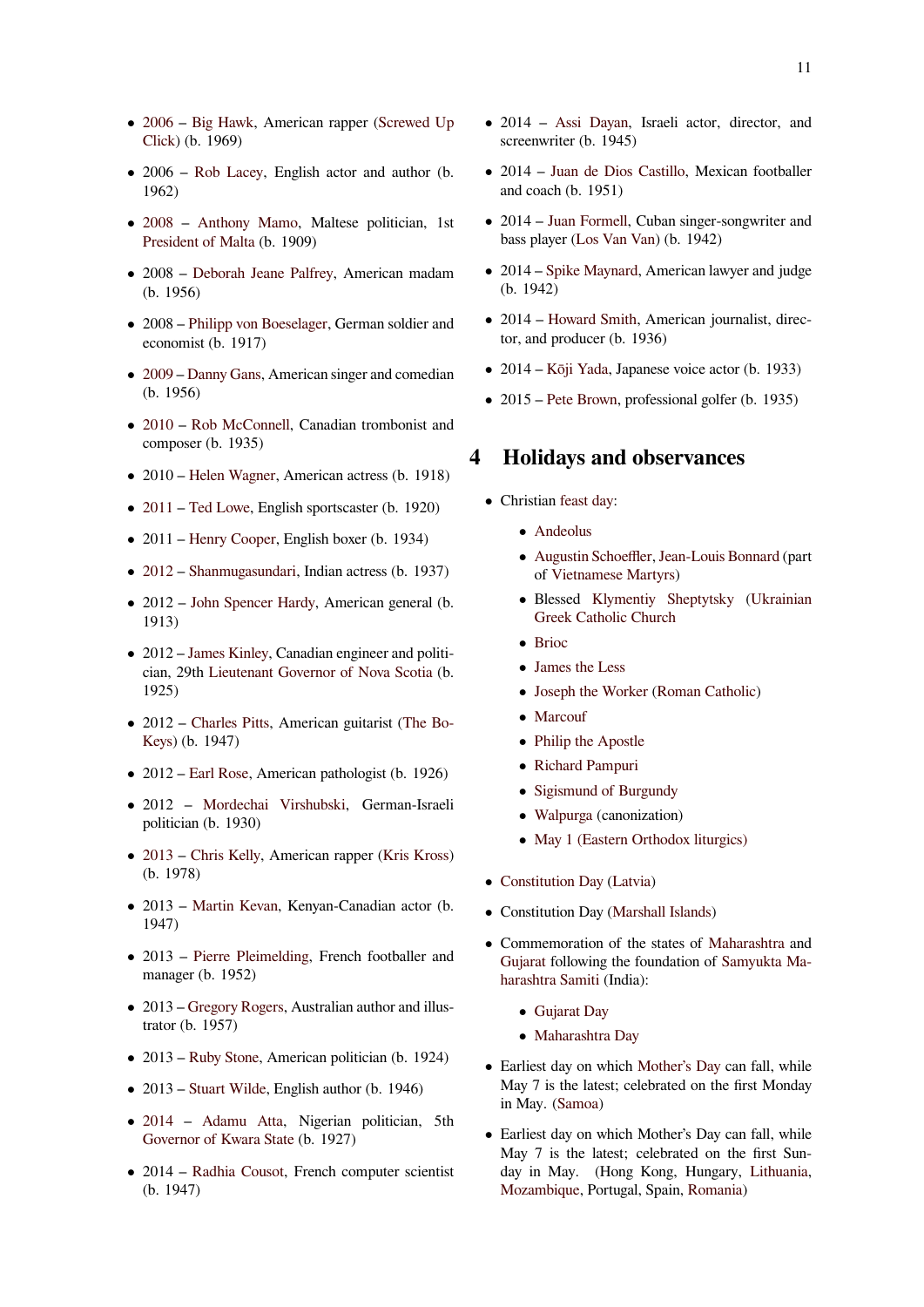- *•* Earliest day on which National Day of Prayer can fall, while May 7 is the latest; celebrated on the first Thursday in May. (United States)
- *•* Earliest day on which World Asthma Day can fall, while May 7 is the l[atest; celebrated on the](https://en.wikipedia.org/wiki/National_Day_of_Prayer) first Tuesday in May. (International)
- *•* International Sunflow[er Guerrilla Garden](https://en.wikipedia.org/wiki/World_Asthma_Day)ing Day (guerilla gardeners)
- *•* International W[orkers' Day](https://en.wikipedia.org/wiki/International_observance) or Labour Day [\(International\), and its related observances:](https://en.wikipedia.org/wiki/International_Sunflower_Guerrilla_Gardening_Day)
	- *•* [Earliest day](https://en.wikipedia.org/wiki/Guerrilla_gardening) on which Labour Day can fall, while May 7 is the latest; celebra[ted on the first](https://en.wikipedia.org/wiki/Labour_Day) [Monday of May. \(Barbad](https://en.wikipedia.org/wiki/International_Workers%2527_Day)os, Dominica)
	- *•* EuroMayDay (Western Europe)
	- *•* Law Day (United States[\), formerly in](https://en.wikipedia.org/wiki/Labour_Day)tended to counterbalance th[e celebratio](https://en.wikipedia.org/wiki/Barbados)n of [Labou](https://en.wikipedia.org/wiki/Dominica)r Day. (United States)
	- *•* [Loyalty Day, f](https://en.wikipedia.org/wiki/EuroMayDay)ormerly intended to counterbal[ance the celebration of](https://en.wikipedia.org/wiki/Law_Day_(United_States)) Labour [Day. \(United](https://en.wikipedia.org/wiki/Labour_Day) States)
- *•* Lei Day [\(Hawaii\)](https://en.wikipedia.org/wiki/Loyalty_Day)
- *•* May Day (beginning of Sum[mer\) observan](https://en.wikipedia.org/wiki/Labour_Day)ces in the Northern hemisphere *(see April 30)*:
	- *•* [Be](https://en.wikipedia.org/wiki/Lei_(garland))ltane (Ireland, Scotland, Isle of Man, Celtic [neo](https://en.wikipedia.org/wiki/May_Day)pagans and Wiccans in the Northern hemisphere)
	- *•* Earliest day on whi[ch Beltan](https://en.wikipedia.org/wiki/April_30)e can fall, while [May 7 is](https://en.wikipedia.org/wiki/Beltane) the latest; celebrat[ed on the firs](https://en.wikipedia.org/wiki/Isle_of_Man)[t Mon](https://en.wikipedia.org/wiki/Celtic_neopaganism)[day in May](https://en.wikipedia.org/wiki/Celtic_neopaganism). (I[reland, Sc](https://en.wikipedia.org/wiki/Wicca)otland)
	- *•* Walpurgis Night, celebrated before dawn (Central and Northern Europe)

# **5 Ex[ternal links](https://en.wikipedia.org/wiki/Walpurgis_Night)**

- *•* BBC: On This Day
- *•*
- *• [The New York Time](http://news.bbc.co.uk/onthisday/hi/dates/stories/may/1)s*: On This Day
- *•* On this day in Canada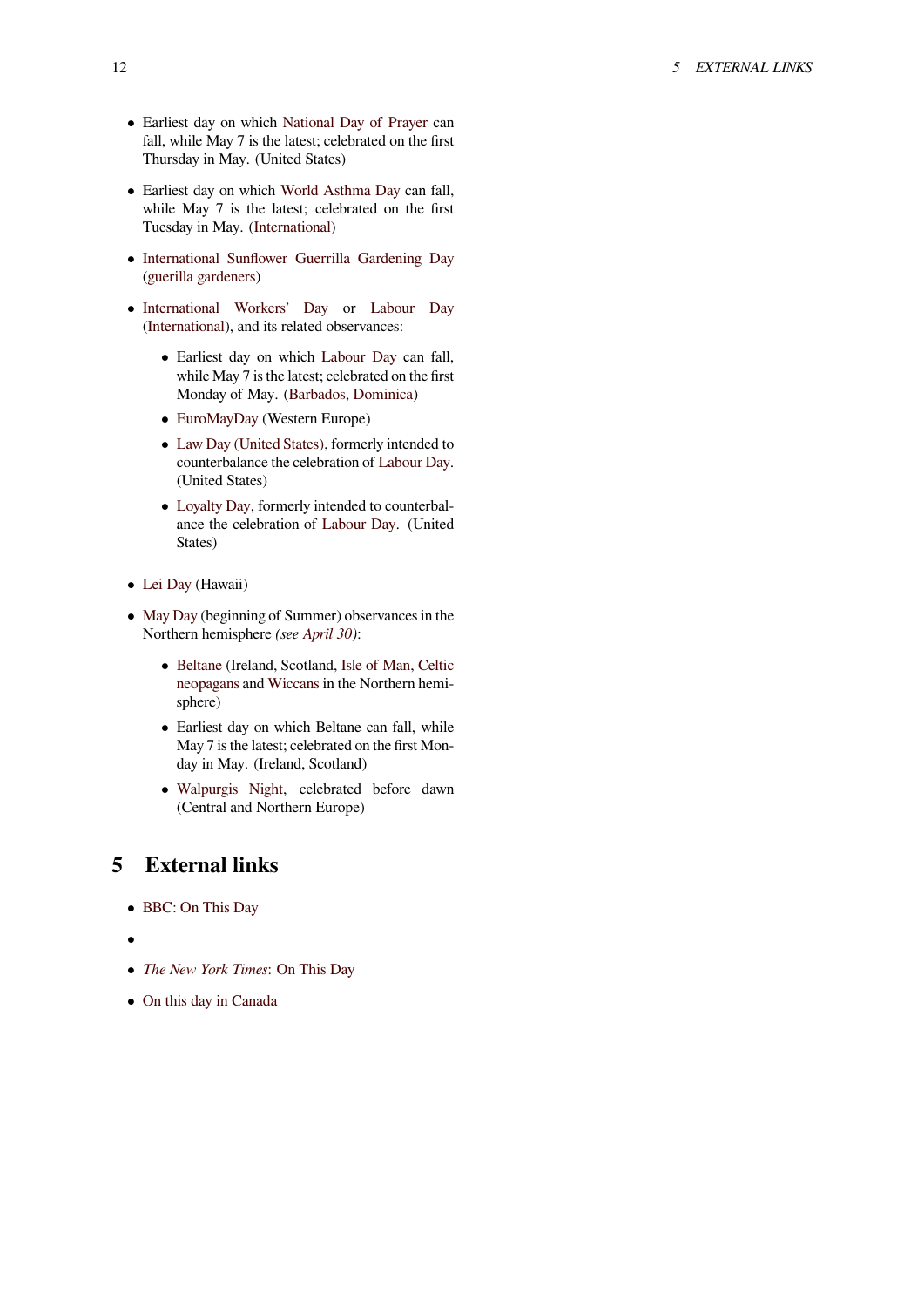# **6 Text and image sources, contributors, and licenses**

#### **6.1 Text**

*•* **May 1** *Source:* http://en.wikipedia.org/wiki/May%201?oldid=660278989 *Contributors:* Paul Drye, Mav, Uriyan, Jeronimo, DanKeshet, Danny, BungettaBrown, Christian List, Jsc1973, Ben-Zin~enwiki, Zoe, Mintguy, Hephaestos, Tucci528, Mbecker, AntonioMartin, Mrwojo, DennisDaniels, Infrogmation, Llywrch, Liftarn, Mic, Dave Farquhar, Pcb21, Looxix~enwiki, Ahoerstemeier, DavidWBrooks, Muriel Gottrop~enwiki, NicoNet, Suisui, Jdforrester, Kingturtle, LittleDan, Llull, Jiang, º¡º, Samuel~enwiki, BRG, Richard Avery, Zarius, Idcmp, Zimbres, RodC, Adam Bishop, RickK, DJ Clayworth, Maximus Rex, Morwen, Shizhao, Nickshanks, Joy, Khranus, Fvw, Jusjih, Camerong, Finlay McWalt[er, Hajor, RadicalBender, Robbot, Dale Arnett, Eman, Re](http://en.wikipedia.org/wiki/May%25201?oldid=660278989)dWolf, E0N, Naddy, Modulatum, Smallweed, Gmh04, Academic Challenger, Rholton, Hemanshu, Geogre, JB82, DHN, CdaMVvWgS, Jimduck, Mushroom, Lupo, Guy Peters, Tallanent, Fabiform, Alexwcovington, Pmaguire, MPF, Amorim Parga, Isam, Nichalp, Ævar Arnfjörð Bjarmason, Abigail-II, Robodoc.at, Everyking, Aalahazrat~enwiki, Grant65, Decagon, Bobblewik, Edcolins, Ragib, MusiCitizen, Alexf, R. fiend, Slowking Man, Antandrus, Williamb, Bgbot, SamH, DragonflySixtyseven, PFHLai, Borameer, Sam Hocevar, Arcturus, Soman, Joyous!, Jcw69, MaxGattringer, Ukexpat, Picapica, CyclopsScott, M1ss1ontomars2k4, TheCustomOfLife, Mike Rosoft, Freakofnurture, EugeneZelenko, Discospinster, Rich Farmbrough, KillerChihuahua, Rorschach567, Xezbeth, Dbachmann, Paul August, Bender235, CanisRufus, Tirin, Poroubalous, DS1953, Gnomz007, Briséis~enwiki, RoyBoy, Bobo192, Dralwik, Longhair, Smalljim, Viriditas, I9Q79oL78KiL0QTFHgyc, Maxdillon, Martg76, Sam Korn, Liberty Miller, Jcrocker, Jumbuck, Hanuman Das, Alansohn, Hektor, Munkymu, Arthena, Great Scott, Lectonar, Calton, MarkGallagher, Malo, Phyllis1753, Ksnow, Wtmitchell, Bbsrock, Suruena, Bookandcoffee, Mindmatrix, FPAtl, Jpers36, Ardfern, Tabletop, Zzyzx11, Btyner, Prashanthns, TNLNYC, Palica, Dysepsion, Simonyau, Graham87, DavidCane, Galwhaa, Kakashi Bot, Raymond Hill, JIP, Island, Dvyost, Rjwilmsi, Kinu, Harro5, Bruce1ee, Tyoda, MZMcBride, Vegaswikian, John Frink, Fire King, Austrian, FlaBot, SchuminWeb, RobertG, Ground Zero, JdforresterBot, RexNL, Spanish lullaby, Yggdrasilsroot, RobyWayne, Str1977, Samhutcheson, Malhonen, Gareth E Kegg, Scimitar, Chobot, Deyyaz, Jamesevanpilato, Jared Preston, YurikBot, Wavelength, TexasAndroid, Quentin X, RobotE, Sissel111, Jimp, Brandmeister (old), RussBot, SpuriousQ, Kkkiii, Fabricationary, Rsrikanth05, NawlinWiki, Bachrach44, Grafen, ExRat, Howcheng, Yoshiary, Irishguy, Retired username, Firehair12000, Shultz, Raven4x4x, Moe Epsilon, William Graham, Nanten, Kitch13, SFC9394, BOT-Superzerocool, Schnu, Wknight94, Mxcatania, Asnatu wiki, Lt-wiki-bot, Mike Dillon, VeiledAbyss, Spondoolicks, Arthur Rubin, Rms125a@hotmail.com, Munkeyjunkey, Mastercampbell, ArielGold, InvisibleSun, Argos'Dad, Katieh5584, Kungfuadam, Tim1965, Fastifex, GrinBot~enwiki, Wallie, <sup>[</sup>][<sup>2</sup>][<sup>2</sup>][<sup>2</sup>][2] robot, Blablabla, TravisTX, Yvwv, Krychek, Regalbegal, Melchoir, Jim62sch, KocjoBot~enwiki, D C McJonathan, Davewild, Chairman S., Delldot, Neoballmon, Peloneous, RobotJcb, Edgar181, PeeJay2K3, Evanreyes, Chubs McKrakn, Gilliam, Quidam65, Skizzik, Carl.bunderson, Daysleeper47, Ucscottb4u, JimmyMac82, Qtoktok, Deli nk, PureRED, Ctbolt, DHNbot~enwiki, Methnor, Colonies Chris, William Allen Simpson, Royboycrashfan, Can't sleep, clown will eat me, S1N3d dW17, Rabbitslayer, Cplakidas, Onorem, Leftism, AMK152, Ww2censor, New World Man, Soosed, Tinctorius, Bness2, Wizardman, Jfelicien~enwiki, Where, BXCOMMANDO, Ugur Basak Bot~enwiki, SashatoBot, Rklawton, Kuru, Khazar, Wtwilson3, Dejudicibus, Clare., Robofish, Linnell, Mod134, Accurizer, Goodnightmush, Mr. Lefty, Rawmustard, PParkerT, Laonikos, Taxidude, Girmitya, Stainedglasscurtain, Waggers, Novangelis, MTSbot~enwiki, Violncello, Andreworkney, Kevin W., Nehrams2020, Captain Kirk, Yoda1893, Abdaal, Kayla.lamph, Majora4, Jonathanjohnson, Tawkerbot2, Dlohcierekim, JForget, Ragingbullfrog, The Prince of Darkness, Irwangatot, Shanejohnson, Tamajared, RedRollerskate, Clay4president, Dgw, Darkbryant, WeggeBot, Neelix, Katya0133, DonCalo, Fordmadoxfraud, Flying Saucer, Mattbuck, Eposty, Jim236, SHADABSHAHEEN, Sopoforic, Kanags, GastonSenac, Lil g, Gogo Dodo, Bellerophon5685, William Wiltshire~enwiki, EnOne, Bobo12345, Perspixx, HitroMilanese, DumbBOT, Nasugbu batangas, Optimist on the run, AndTheCrowdGoesWild, Omicronpersei8, Veritiel, Dbrigham, Thijs!bot, Anyo Niminus, Epbr123, Ucanlookitup, Sagaciousuk, Rekelbast, Igoulet, Marek69, Missvain, Horologium, James086, Nlwiki, Yettie0711, AgentPeppermint, Blathnaid, Mrsanitazier, Dawnseeker2000, RoboServien, Escarbot, AntiVandalBot, RoMo37, Ririana, Martyn Smith, Prince Godfather, Emeraldcityserendipity, Opelio, Ozzieboy, FHSerkland, Brendandh, Silver seren, Gdo01, Spencer, Camptown, Myanw, Dmerrill, Fentuz, Ashleyy osaurus, BlueResistance, JAnDbot, Music freak, Pipedreamergrey, Trogdoor17, Morningbugle, Sophie means wisdom, Sheephead, Andonic, Garda40, Mark Staffieri, Magioladitis, Bongwarrior, J.P.Lon, TheEsb, Spaceman42, Jim Douglas, Digestion, Midgrid, BertieBasset, RaLo18, Salzberg, Animum, The Mystery Man, Boffob, Ngchikit, Allstarecho, Tommieboi, DerHexer, Turtlens, Starrycupz, Yhinz17, Denis tarasov, Roman Zacharij, CalendarWatcher, R'n'B, Lilac Soul, Admiralthrawn 1, EscapingLife, Chemic~enwiki, Uncle Dick, Jreferee, Standingfish, Zenithian, EH74DK, Davidm617617, Rochelimit, Johnbod, Smeira, 97198, Rab-k, Spaceflower, Avacalop, SJP, Mufka, Dalmation, Juliancolton, WJBscribe, Uhai, The Spanish Inquisitor, Bonadea, Nat682, S, Wikipeterproject, Wikisuperfixer, HagenUK, FranceRivet, LEitK, VolkovBot, Poodleluver511994, Murderbike, Gwwilburn, William02127, Chienlit, Nathanschmidt5, Philip Trueman, TXiKiBoT, Philaweb, Cosmic Latte, Asarlaí, Stupormundi77, Igor82, Will240, Hardyfield, GcSwRhIc, Gerrish, Crohnie, Jtgoltz, Jaime4Jesus, John Carter, Corvus cornix, Drappel, Argcar5199, AlexBlair812, Time Machine Institute, Dirkbb, Vaubin, Spongebob7777777, Agsureshs, HMSOleano, GoPurpleNGold24, Rajan Laddu, Paddyslacker, AlleborgoBot, Fiji.craig, Logan, Eirik898~enwiki, - tSR - Nth Man, Sanhedralite87, Super France, Eloc Jcg, NHRHS2010, EmxBot, Flawlesslawless, The Random Editor, Unused000702, SieBot, Rofoofighters, TJRC, Dems on the move, Scarian, F1racing, Caltas, Xelgen, Randydrummer, Tom202, Thompson7, Keilana, Extinguish, NJJ.Rocher, Timmyt91, Oda Mari, CarlosPn, Momo san, LordSkane, Byrialbot, Mugtastic, Steven Zhang, Poindexter Propellerhead, Munaz93, Farbodd, Mk32, OKBot, Seedbot, Anakin101, Philly jawn, Mori Riyo~enwiki, Witchkraut, Hans yulun lai, Jza84, Hoplon, WikipedianMarlith, ClueBot, Belagaile, Binksternet, PipepBot, Cups4music, The Thing That Should Not Be, Oakalley1, Grouf, Davebo69, Boing! said Zebedee, Giggedity x2, Johnsmith2116, Rlbarton, Puchiko, Super propane, Ilovevenosha, Somno, DragonBot, Excirial, PFRSC87, Nerguy, Winston365, Leonard^Bloom, KenDenier, Leaxmarkz43, Gcdonaldson, Dekisugi, Polly, Thingg, DrMV01, Webbbbbbber, Abassguitaryouare, Cardiff123098, Delldot on a public computer, Avezaat~enwiki, AOWKE, 06bbenyon, AgnosticPreachersKid, Fratprez, Dsvyas, Jhenderson9, Redrkr, PseudoBot, JBustamuv, Addbot, Jsw110mb, Springer08 7, Jessejames691, Landon1980, Bobbis147, DaughterofSun, Abman10, Ronhjones, Fieldday-sunday, CanadianLinuxUser, Groundsquirrel13, Hahahahaha1234, Lindert, Cambalachero, CarsracBot, Buglehomies, Sarvagyana guru, FCSundae, Bra(h)nlives, Maguilar7676, Pdbmusic, Numbo3-bot, Tide rolls, Zorrobot, Rrmsjp, Narutolovehinata5, Legobot, Fraggle81, Kamikaze-Bot, Peters01, Neptune's Ivory, Lj tazer, Restraining, ThaddeusB, Jim1138, Galoubet, Markus08, Pojoiphone, Roesselsprung, 90 Auto, Obi2canibe, Edward Jahk, ArthurBot, Xqbot, Luuvabot, Sionus, קלמן נתן, JimVC3, KennyBrewer23, Rationalizer, Trut-h-urts man, J fo shizzle, J04n, GrouchoBot, Clanchief, GhalyBot, Schekinov Alexey Victorovich, FrescoBot, Augen Zu, Dvertes, TheGrandAmanin, Chevymontecarlo, D'ohBot, BriMaster2, Masterknighted, DillonLarson, Andrewfly, Mnsajin, Louperibot, Jcm50192, CircleAdrian, KinaseD, Championnumber1, Kimimarorein, Pinethicket, Newwhist, RedBot, Wikitanvir, Plasticspork, Krisszi25~enwiki, White Shadows, Ezdunn, YH1975, TobeBot, Bemechanical, Train2104, HelenOnline, Graydon33, Cmills1493, Vrenator, Ishwarbarath, Vikeke, Brian the Editor, Innotata, Tbhotch, Jahsdkjnbaskjdhsa, Fod210, Sideways713, Onel5969, TjBot, \$tefanie, Bhawani Gautam, Beyond My Ken, MRSvsME, Deagle AP, EmausBot, Wookiee123, WikitanvirBot, Swayback Maru, Jim Michael, Wikipelli, K6ka, Chainsawdaz, Sheeana, Moobler, Corneredmouse, Wikitoov, AvicBot, ZéroBot, Jstor4eva, Mar4d, Alanreader, Tinajudic, Erin&nate, Hhh8227, Albertmost, Xman811f,